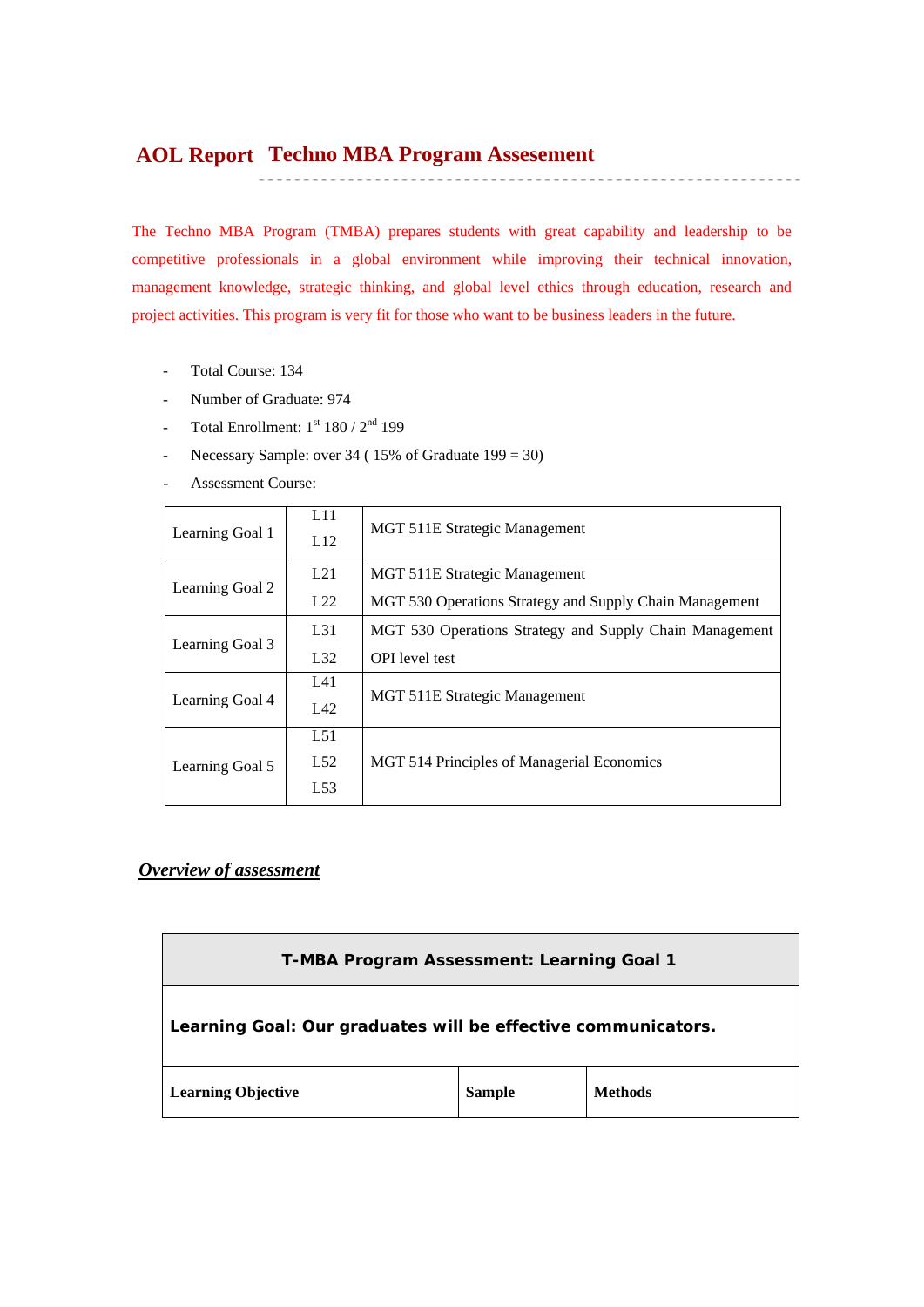| (L11) Our student will produce professional<br>business documents.<br>(L12) Our students will deliver effective<br>presentation accompanied with proper media<br>technology. | Student enrolled in<br>$MGT511E (N=42)$ | - (L11) course-embedded<br>survey<br>- (L12) course-embedded<br>survey |
|------------------------------------------------------------------------------------------------------------------------------------------------------------------------------|-----------------------------------------|------------------------------------------------------------------------|
|------------------------------------------------------------------------------------------------------------------------------------------------------------------------------|-----------------------------------------|------------------------------------------------------------------------|

#### Finding

**-** Using course-embedded survey MGT 511E. Average scores for the exceed 2.

(meet the expectation)

\* 1 (Fails to Meet Expectations) 2 (Meets Expectations) 3 (Exceed Expectation).

## **T-MBA Program Assessment: Learning Goal 2**

# **Learning Goal: Our graduates will use team building and highperformance management behaviors to lead a team task successfully.**

| <b>Learning Objective</b>                                                                                                               | <b>Sample</b>                                                                              | <b>Methods</b>           |
|-----------------------------------------------------------------------------------------------------------------------------------------|--------------------------------------------------------------------------------------------|--------------------------|
| (L21) Our students will have high-performance<br>leadership skill.<br>(L22) Our students will know how to build a team<br>successfully. | Student enrolled in<br><b>MGT 511E</b><br>L21 ( $N = 42$ )<br><b>MGT530</b><br>$L22(N=34)$ | - Course Embedded Survey |

#### Finding

- Using course-embedded survey in MGT511E and MGT530. Average scores for the exceed 2.

(meet the expectation)

- Most students have powerful leadership and building teamwork.

\* 1 (Fails to Meet Expectations) 2 (Meets Expectations) 3 (Exceed Expectation)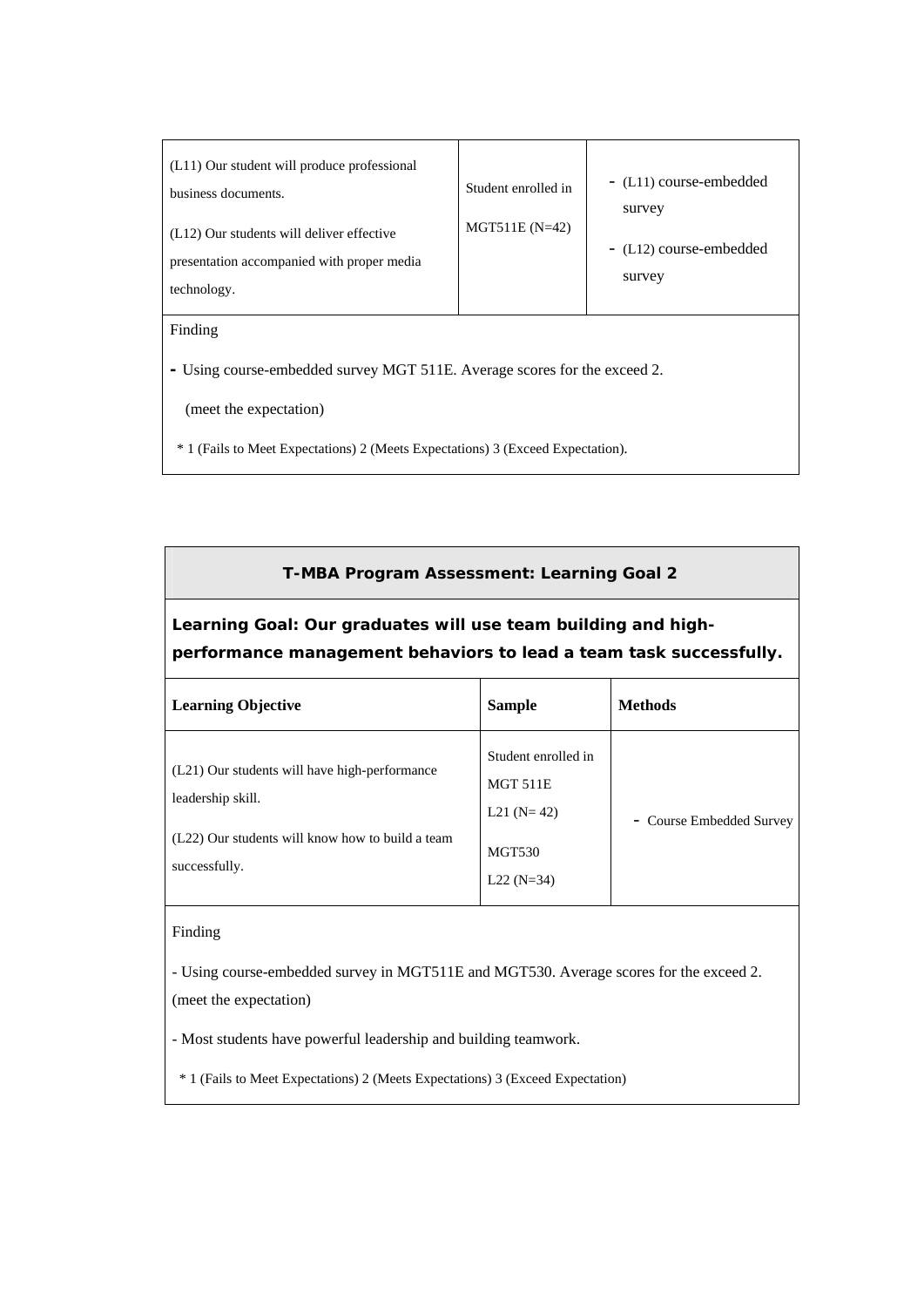## **T-MBA Program Assessment: Learning Goal 3**

### **Learning Goal: Our graduates will have a global perspective.**

| <b>Learning Objective</b>                                                                                                                                                                                                             | <b>Sample</b>                                                    | <b>Methods</b>                                                                                        |
|---------------------------------------------------------------------------------------------------------------------------------------------------------------------------------------------------------------------------------------|------------------------------------------------------------------|-------------------------------------------------------------------------------------------------------|
| (L31) Our student will understand global business<br>issues and relate current issues to emerging business<br>opportunities.<br>(L32) Our students will have command of business<br>English or other language of major global market. | Student enrolled in<br>$MGT 530 (N=34)$<br><b>OPI</b> level test | - (L31) Course-embedded<br>Survey<br>- (L32) OPI level test<br>(English speaking)<br>Capability test) |
|                                                                                                                                                                                                                                       |                                                                  |                                                                                                       |

Finding

- Using assignment evaluation in MGT 530. Average scores for the exceed 2. (meet the expectation)

- All TMBA students should pass OPI level test (Official business English speaking capability test) Specifically. TMBA students have duty taking two or more courses.

\* 1 (Fails to Meet Expectations) 2 (Meets Expectations) 3 (Exceed Expectation).

## **T-MBA Program Assessment: Learning Goal 4**

**Learning Goal: Our graduates will understand the gravity of ethical behavior and corporate social responsibility.** 

| <b>Learning Objective</b>                                                                                                                                                                                                               | <b>Sample</b>                                                                      | <b>Methods</b>           |
|-----------------------------------------------------------------------------------------------------------------------------------------------------------------------------------------------------------------------------------------|------------------------------------------------------------------------------------|--------------------------|
| (L41) Our student will identify ethical and<br>social dilemma and be able to recognize<br>and evaluate alternative courses of action.<br>$(L42)$ Our students will know the<br>professional code of conduct within their<br>discipline. | Student enrolled in<br><b>MGT 511E</b><br>L41 $(N=40)$<br>L <sub>42</sub> $(N=40)$ | - Course-embedded Survey |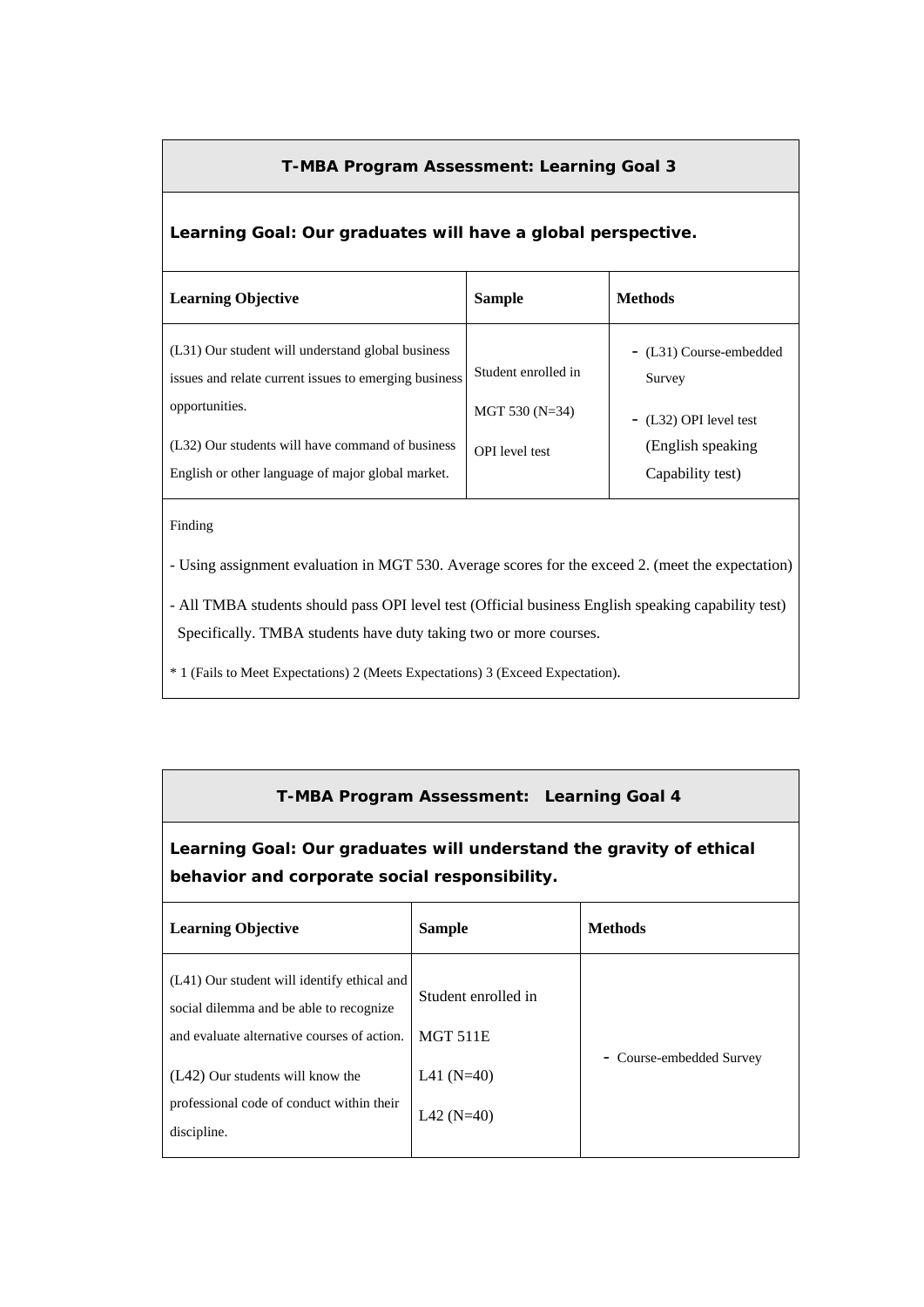#### Finding

- Using course embedded survey in MGT 511E, average scores for the exceed 2. (meet the expectation)

- Most TMBA students are great in L41. L42 meet successfully.

\* 1 (Fails to Meet Expectations) 2 (Meets Expectations) 3 (Exceed Expectation)

#### **T-MBA Program Assessment: Learning Goal 5**

**Learning Goal: Our graduates will be able to strategically and cross disciplinarily analyze business cases and to use appropriate analytical tools in solving business problems.** 

| <b>Learning Objective</b>                                                                                                                                                                                                                                                                                                          | <b>Sample</b>                               | <b>Methods</b>           |  |
|------------------------------------------------------------------------------------------------------------------------------------------------------------------------------------------------------------------------------------------------------------------------------------------------------------------------------------|---------------------------------------------|--------------------------|--|
| (L51) Our student will be able to<br>strategically analyze business cases and<br>will demonstrate the ability of sound<br>business judgment.<br>(L52) Our students will synthesize<br>different discipline areas.<br>(L53) Our student will use appropriate<br>analytical technique to analyze data and<br>solve business problem. | Student enrolled in<br>MGT 514 ( $N = 39$ ) | - Course-embedded Survey |  |

### Finding

- Using course embedded survey in MGT 514, average scores for the exceed 2. (meet the

#### expectation)

\* 1 (Fails to Meet Expectations) 2 (Meets Expectations) 3 (Exceed Expectation)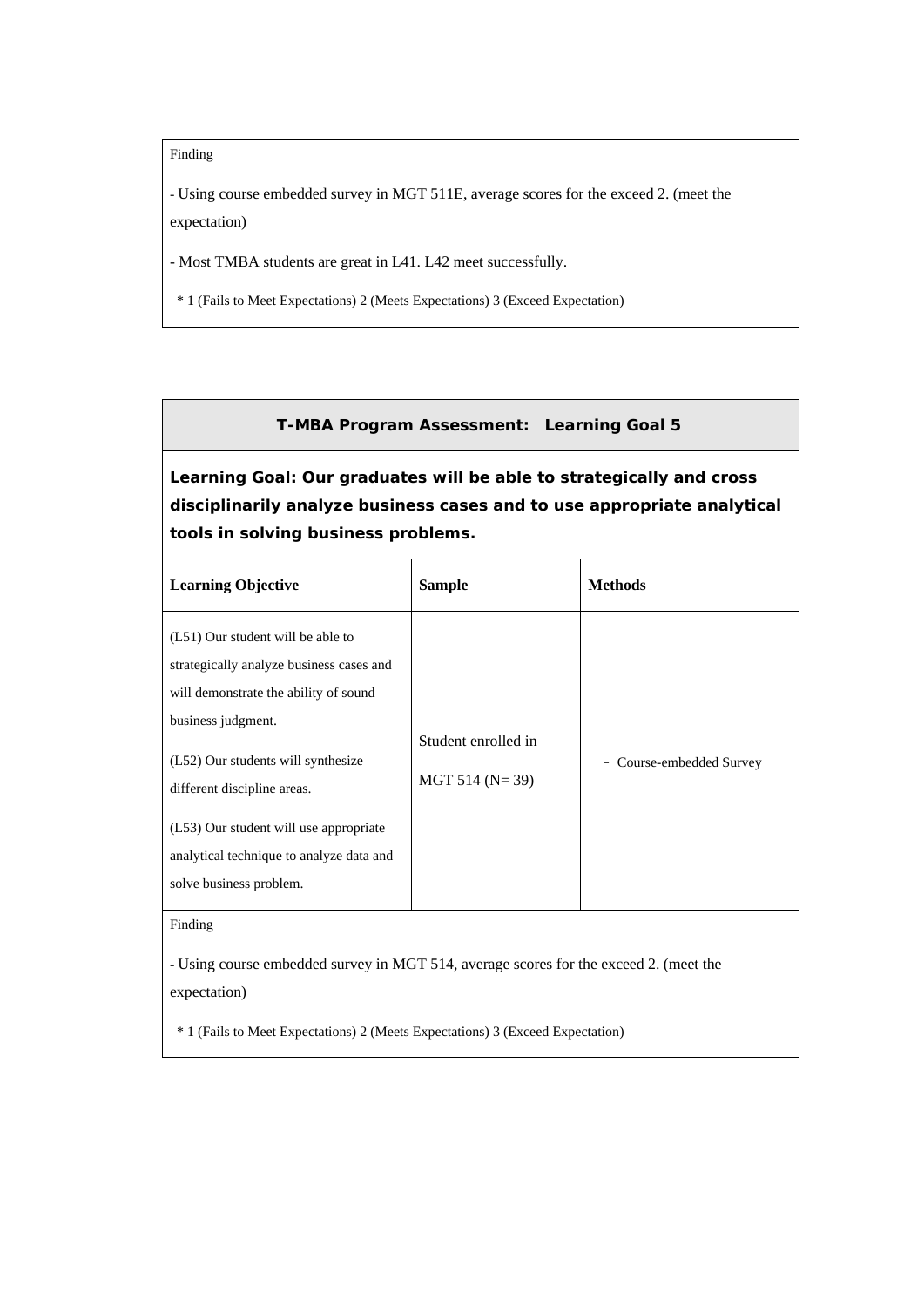# *Data Analysis and Results*

| Assessment Learning Goal 1(L11): MGT511E |                                                                           |                  |                  |                             |                  |                             |                |                             |  |
|------------------------------------------|---------------------------------------------------------------------------|------------------|------------------|-----------------------------|------------------|-----------------------------|----------------|-----------------------------|--|
|                                          | Using course-embedded survey<br>-                                         |                  |                  |                             |                  |                             |                |                             |  |
| <b>Student</b>                           |                                                                           | L11 (Trait)      |                  |                             |                  |                             |                |                             |  |
| number                                   | $\overline{2}$<br>$\overline{7}$<br>$\mathbf{1}$<br>3<br>8<br>5<br>6<br>4 |                  |                  |                             |                  |                             |                |                             |  |
| $\,1$                                    | 3                                                                         | $\,1\,$          | $\sqrt{2}$       | $\sqrt{2}$                  | $\sqrt{2}$       | 3                           | $\sqrt{2}$     | $\overline{2}$              |  |
| $\overline{2}$                           | $\mathfrak{Z}$                                                            | $\mathfrak{Z}$   | 3                | $\ensuremath{\mathfrak{Z}}$ | $\mathfrak{Z}$   | $\ensuremath{\mathfrak{Z}}$ | $\mathfrak{Z}$ | $\mathfrak{Z}$              |  |
| $\mathfrak{Z}$                           | $\boldsymbol{2}$                                                          | $\overline{2}$   | 3                | $\mathfrak{Z}$              | $\sqrt{2}$       | $\sqrt{2}$                  | $\mathfrak{Z}$ | $\mathfrak{Z}$              |  |
| $\overline{4}$                           | $\mathfrak{Z}$                                                            | $\sqrt{2}$       | $\sqrt{2}$       | $\boldsymbol{2}$            | $\boldsymbol{2}$ | $\ensuremath{\mathfrak{Z}}$ | $\mathfrak{Z}$ | $\ensuremath{\mathfrak{Z}}$ |  |
| $\sqrt{5}$                               | 3                                                                         | $\sqrt{2}$       | $\sqrt{2}$       | $\sqrt{2}$                  | $\mathfrak{Z}$   | $\sqrt{2}$                  | $\sqrt{2}$     | $\sqrt{2}$                  |  |
| $\sqrt{6}$                               | $\sqrt{2}$                                                                | $\sqrt{2}$       | $\boldsymbol{2}$ | $\mathfrak{Z}$              | $\mathfrak{Z}$   | $\mathfrak{Z}$              | $\mathfrak{Z}$ | $\mathfrak{Z}$              |  |
| $\boldsymbol{7}$                         | $\sqrt{2}$                                                                | $\sqrt{2}$       | $\sqrt{2}$       | $\sqrt{2}$                  | $\mathfrak{Z}$   | $\sqrt{2}$                  | $\sqrt{2}$     | $\overline{3}$              |  |
| $8\,$                                    | $\overline{3}$                                                            | 3                | 3                | $\mathfrak{Z}$              | 3                | 3                           | 3              | $\mathfrak{Z}$              |  |
| 9                                        | 3                                                                         | $\mathfrak{Z}$   | $\mathfrak{Z}$   | $\mathfrak{Z}$              | 3                | $\mathfrak{Z}$              | $\mathfrak{Z}$ | $\mathfrak{Z}$              |  |
| $10\,$                                   | $\mathfrak{Z}$                                                            | $\boldsymbol{2}$ | $\boldsymbol{2}$ | $\ensuremath{\mathfrak{Z}}$ | $\mathfrak{Z}$   | $\mathfrak{Z}$              | $\mathfrak{Z}$ | $\overline{2}$              |  |
| $11\,$                                   | 3                                                                         | $\mathfrak{Z}$   | $\mathfrak{Z}$   | $\mathfrak{Z}$              | $\mathfrak{Z}$   | $\mathfrak{Z}$              | $\sqrt{2}$     | $\mathfrak{Z}$              |  |
| 12                                       | 3                                                                         | $\mathfrak{Z}$   | 3                | $\mathfrak{Z}$              | $\mathfrak{Z}$   | $\mathfrak{Z}$              | $\mathfrak{Z}$ | $\mathfrak{Z}$              |  |
| 13                                       | $\mathbf{2}$                                                              | $\sqrt{2}$       | $\sqrt{2}$       | $\mathfrak{Z}$              | 3                | $\boldsymbol{2}$            | $\mathfrak{Z}$ | $\mathfrak{Z}$              |  |
| 14                                       | 3                                                                         | $\mathfrak{Z}$   | $\mathfrak{Z}$   | $\mathfrak{Z}$              | $\mathfrak{Z}$   | $\mathfrak{Z}$              | $\mathfrak{Z}$ | $\sqrt{2}$                  |  |
| 15                                       | $\mathfrak{Z}$                                                            | $\mathfrak{Z}$   | $\mathfrak{Z}$   | $\sqrt{2}$                  | $\mathfrak{Z}$   | $\sqrt{2}$                  | $\sqrt{2}$     | $\mathbf{1}$                |  |
| 16                                       | 3                                                                         | $\mathfrak{Z}$   | $\mathfrak 3$    | $\mathfrak{Z}$              | $\mathfrak{Z}$   | $\mathfrak{Z}$              | $\sqrt{2}$     | $\mathfrak{Z}$              |  |
| $17\,$                                   | 3                                                                         | $\mathfrak{Z}$   | $\mathfrak{Z}$   | $\boldsymbol{2}$            | $\mathfrak{Z}$   | $\mathfrak{Z}$              | $\mathfrak{Z}$ | $\mathfrak{Z}$              |  |
| 18                                       | 3                                                                         | $\overline{2}$   | 3                | 3                           | 3                | $\overline{2}$              | 3              | $\overline{3}$              |  |
| 19                                       | 3                                                                         | $\mathfrak{Z}$   | $\boldsymbol{2}$ | $\boldsymbol{2}$            | $\mathfrak{Z}$   | $\ensuremath{\mathfrak{Z}}$ | $\mathfrak{Z}$ | $\sqrt{2}$                  |  |
| $20\,$                                   | $\overline{c}$                                                            | $\sqrt{2}$       | $\sqrt{2}$       | $\sqrt{2}$                  | $\sqrt{2}$       | $\sqrt{2}$                  | $\mathfrak{Z}$ | $\mathfrak{Z}$              |  |
| 21                                       | $\mathbf{2}$                                                              | $\overline{2}$   | 3                | $\mathfrak{Z}$              | $\mathfrak{Z}$   | $\mathfrak{Z}$              | $\mathfrak{Z}$ | $\mathfrak{Z}$              |  |
| $22\,$                                   | 3                                                                         | 3                | $\overline{2}$   | $\mathfrak{Z}$              | $\mathfrak{Z}$   | $\mathfrak{Z}$              | $\mathfrak{Z}$ | $\overline{2}$              |  |
| 23                                       | 3                                                                         | $\mathfrak{Z}$   | 3                | $\sqrt{2}$                  | $\mathfrak{Z}$   | $\mathfrak{Z}$              | $\mathfrak{Z}$ | $\mathfrak{Z}$              |  |
| 24                                       | 3                                                                         | 3                | $\overline{3}$   | 3                           | $\mathfrak{Z}$   | $\overline{3}$              | $\mathfrak{Z}$ | $\mathfrak{Z}$              |  |
| 25                                       | $\overline{2}$                                                            | $\overline{c}$   | $\sqrt{2}$       | $\sqrt{2}$                  | $\overline{2}$   | $\sqrt{2}$                  | $\sqrt{2}$     | $\sqrt{2}$                  |  |
| 26                                       | $\overline{c}$                                                            | $\boldsymbol{2}$ | $\overline{2}$   | $\mathfrak{Z}$              | $\overline{2}$   | $\mathfrak{Z}$              | $\sqrt{2}$     | $\overline{2}$              |  |
| $27\,$                                   | $\overline{2}$                                                            | $\mathfrak{Z}$   | $\mathfrak{Z}$   | $\mathfrak{Z}$              | $\overline{2}$   | $\mathfrak{Z}$              | $\mathfrak{Z}$ | $\mathfrak{Z}$              |  |
| 28                                       | $\overline{2}$                                                            | $\mathfrak{Z}$   | $\overline{2}$   | $\overline{2}$              | $\mathfrak{Z}$   | $\mathfrak{Z}$              | 3              | $\mathfrak{Z}$              |  |
| 29                                       | $\overline{c}$                                                            | $\overline{c}$   | $\mathfrak{Z}$   | $\mathfrak{Z}$              | $\sqrt{2}$       | $\mathfrak{Z}$              | $\sqrt{2}$     | $\sqrt{2}$                  |  |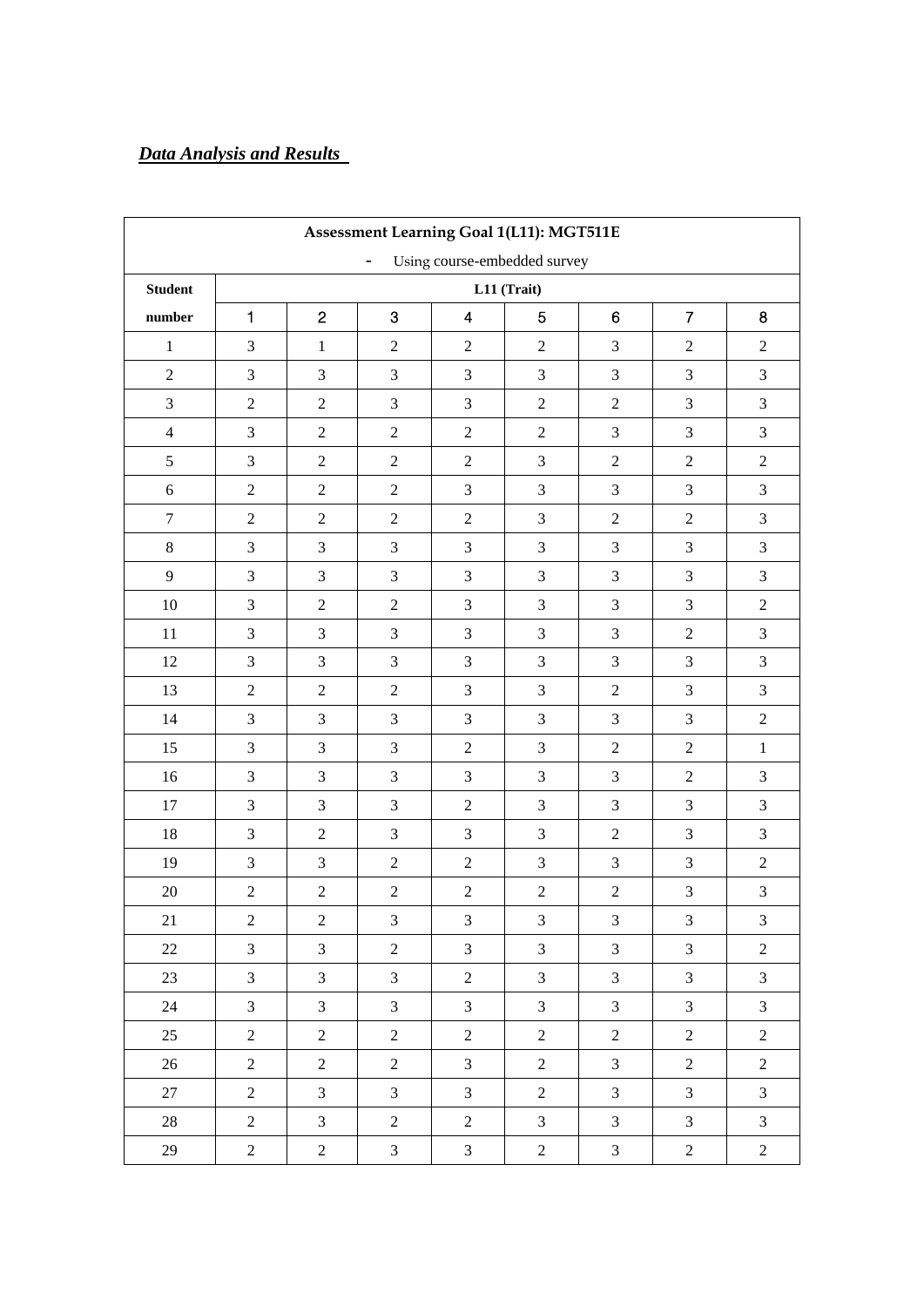| 30            | 3                | $\overline{2}$ | $\overline{2}$ | $\overline{2}$ | $\overline{2}$   | $\overline{2}$   | $\overline{2}$   | $\overline{2}$ |
|---------------|------------------|----------------|----------------|----------------|------------------|------------------|------------------|----------------|
| 31            | $\overline{2}$   | $\overline{2}$ | 3              | $\mathbf{2}$   | $\overline{2}$   | 3                | 3                | 3              |
| 32            | 3                | 3              | 3              | $\overline{2}$ | $\mathfrak{Z}$   | $\overline{2}$   | $\overline{2}$   | 3              |
| 33            | $\overline{2}$   | 3              | 3              | $\overline{2}$ | 3                | $\overline{2}$   | 3                | 3              |
| 34            | 3                | $\overline{2}$ | $\overline{2}$ | $\mathbf{1}$   | $\overline{2}$   | 3                | 3                | $\mathbf{1}$   |
| 35            | 3                | 3              | 3              | $\sqrt{2}$     | 3                | 3                | 3                | 3              |
| 36            | 3                | 3              | $\overline{2}$ | 3              | 3                | $\overline{2}$   | 3                | 3              |
| 37            | 3                | 3              | 3              | $\mathfrak{Z}$ | 3                | 3                | 3                | 3              |
| 38            | 3                | 3              | 3              | $\mathfrak{Z}$ | 3                | $\mathfrak{Z}$   | 3                | $\mathfrak{Z}$ |
| 39            | 3                | 3              | 3              | 3              | 3                | 3                | 3                | 3              |
| 40            | 3                | 3              | 3              | $\overline{2}$ | $\overline{2}$   | 3                | 3                | 3              |
| 41            | 3                | 3              | 3              | 3              | 3                | 3                | 3                | 3              |
| 42            | $\overline{2}$   | $\overline{2}$ | $\mathbf{1}$   | $\overline{2}$ | 3                | $\overline{2}$   | $\overline{2}$   | $\mathbf{1}$   |
| 3 point total | $28\,$           | 24             | 25             | 23             | 30               | 29               | 30               | 29             |
| 2 point total | 14               | 17             | 16             | $18\,$         | 12               | 13               | 12               | 10             |
| 1 point total | $\boldsymbol{0}$ | $\mathbf{1}$   | 1              | 1              | $\boldsymbol{0}$ | $\boldsymbol{0}$ | $\boldsymbol{0}$ | $\mathfrak{Z}$ |

| Assessment Learning Goal 1(L12): MGT511E |                |                |                |                |                |                |                |  |  |
|------------------------------------------|----------------|----------------|----------------|----------------|----------------|----------------|----------------|--|--|
| Using course-embedded survey             |                |                |                |                |                |                |                |  |  |
| <b>Student</b>                           |                |                |                | L12 (Trait)    |                |                |                |  |  |
| number                                   | 1              | $\overline{c}$ | 3              | 4              | 5              | 6              | $\overline{7}$ |  |  |
| 1                                        | $\overline{2}$ | 3              | $\overline{2}$ | 3              | $\overline{2}$ | $\overline{2}$ | $\overline{2}$ |  |  |
| $\overline{2}$                           | 3              | 3              | 3              | 3              | 3              | 3              | 3              |  |  |
| 3                                        | $\overline{2}$ | 3              | 2              | 3              | 3              | $\overline{2}$ | $\overline{2}$ |  |  |
| $\overline{4}$                           | 3              | 3              | $\overline{2}$ | $\overline{2}$ | 3              | $\overline{2}$ | $\mathfrak{2}$ |  |  |
| 5                                        | $\overline{2}$ | 3              | $\overline{2}$ | $\overline{2}$ | 3              | $\overline{2}$ | 3              |  |  |
| 6                                        | $\overline{2}$ | 3              | 2              | 3              | 3              | $\overline{2}$ | 3              |  |  |
| $\overline{7}$                           | $\overline{2}$ | $\overline{2}$ | $\overline{2}$ | $\overline{2}$ | 3              | $\overline{2}$ | $\overline{2}$ |  |  |
| 8                                        | 3              | 3              | 3              | 3              | 3              | 3              | 3              |  |  |
| 9                                        | 3              | 3              | 3              | 3              | 3              | 3              | 3              |  |  |
| 10                                       | 3              | 3              | 2              | $\overline{2}$ | 3              | $\overline{2}$ | 3              |  |  |
| 11                                       | 3              | 3              | 3              | 3              | 3              | 3              | 3              |  |  |
| 12                                       | 3              | 3              | 3              | 3              | 3              | 3              | 3              |  |  |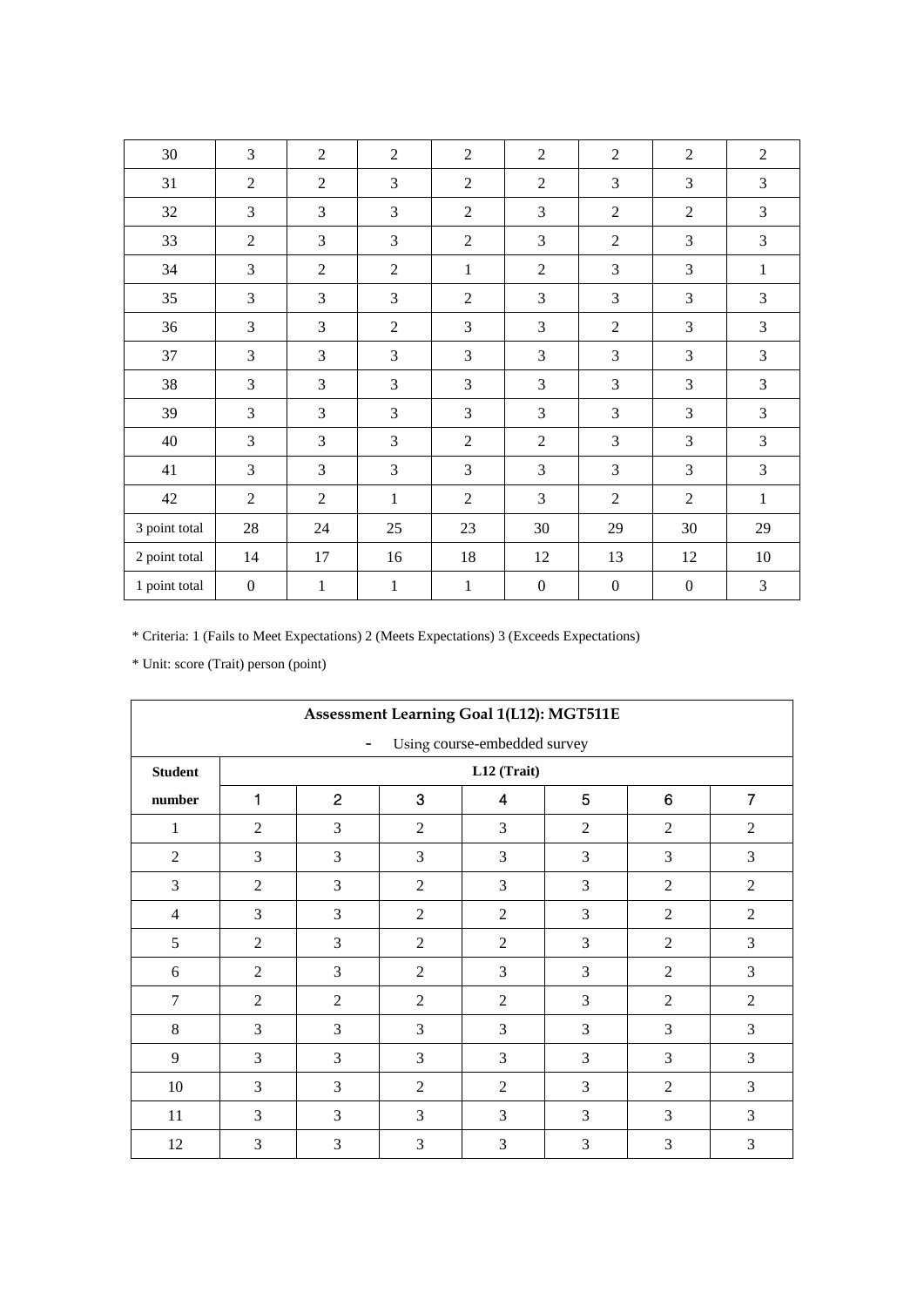| $\mathfrak{Z}$<br>3<br>$\overline{2}$<br>$\mathfrak{Z}$<br>13<br>$\overline{2}$<br>3<br>$\mathfrak{Z}$<br>3<br>$\sqrt{2}$<br>$\mathfrak{Z}$<br>$\mathfrak{Z}$<br>14<br>$\sqrt{2}$<br>$\mathfrak{Z}$<br>3<br>$\mathfrak{Z}$<br>$\,1\,$<br>$\sqrt{2}$<br>$\sqrt{2}$<br>15 | $\mathfrak{Z}$<br>$\ensuremath{\mathfrak{Z}}$ |
|-------------------------------------------------------------------------------------------------------------------------------------------------------------------------------------------------------------------------------------------------------------------------|-----------------------------------------------|
|                                                                                                                                                                                                                                                                         |                                               |
|                                                                                                                                                                                                                                                                         |                                               |
|                                                                                                                                                                                                                                                                         | $\ensuremath{\mathfrak{Z}}$                   |
| $\mathfrak{Z}$<br>3<br>$\mathfrak{Z}$<br>16<br>$\ensuremath{\mathfrak{Z}}$<br>$\mathfrak{Z}$<br>$\mathfrak 3$                                                                                                                                                           | $\ensuremath{\mathfrak{Z}}$                   |
| $\mathfrak{Z}$<br>$\mathfrak{Z}$<br>3<br>17<br>$\mathfrak{Z}$<br>$\sqrt{2}$<br>$\sqrt{2}$                                                                                                                                                                               | $\ensuremath{\mathfrak{Z}}$                   |
| $\sqrt{2}$<br>3<br>$\mathfrak{Z}$<br>$\overline{2}$<br>$\overline{c}$<br>$\sqrt{3}$<br>$18\,$                                                                                                                                                                           | $\ensuremath{\mathfrak{Z}}$                   |
| $\mathfrak{Z}$<br>$\overline{2}$<br>$\mathfrak{Z}$<br>19<br>$\boldsymbol{2}$<br>3<br>$\mathbf{2}$                                                                                                                                                                       | $\ensuremath{\mathfrak{Z}}$                   |
| $\boldsymbol{2}$<br>$\mathfrak{Z}$<br>$\overline{2}$<br>$\overline{2}$<br>$\mathfrak{Z}$<br>$20\,$<br>$\sqrt{2}$                                                                                                                                                        | $\sqrt{3}$                                    |
| $\mathfrak{Z}$<br>$\mathfrak{Z}$<br>$21\,$<br>$\mathfrak{Z}$<br>$\mathfrak{Z}$<br>$\sqrt{2}$<br>$\mathfrak{Z}$                                                                                                                                                          | $\sqrt{3}$                                    |
| $\mathfrak{Z}$<br>3<br>$22\,$<br>$\mathfrak{Z}$<br>$\overline{2}$<br>$\ensuremath{\mathfrak{Z}}$<br>$\overline{2}$                                                                                                                                                      | $\sqrt{3}$                                    |
| $\mathfrak{Z}$<br>$\mathfrak{Z}$<br>$\mathfrak{Z}$<br>$\sqrt{3}$<br>$23\,$<br>$\sqrt{2}$<br>$\mathfrak{Z}$                                                                                                                                                              | $\sqrt{3}$                                    |
| $\mathfrak{Z}$<br>$\mathfrak{Z}$<br>$\mathfrak{Z}$<br>$\sqrt{2}$<br>3<br>$\mathfrak{Z}$<br>$24\,$                                                                                                                                                                       | $\ensuremath{\mathfrak{Z}}$                   |
| $\boldsymbol{2}$<br>$\sqrt{2}$<br>$\sqrt{2}$<br>$\sqrt{2}$<br>$25\,$<br>$\overline{2}$<br>$\overline{2}$                                                                                                                                                                | $\sqrt{2}$                                    |
| $\sqrt{2}$<br>$\sqrt{2}$<br>$26\,$<br>$\boldsymbol{2}$<br>$\overline{2}$<br>$\mathbf{2}$<br>$\sqrt{2}$                                                                                                                                                                  | $\sqrt{2}$                                    |
| $\boldsymbol{2}$<br>$\sqrt{2}$<br>$\overline{c}$<br>$\sqrt{2}$<br>$27\,$<br>$\sqrt{2}$<br>$\overline{c}$                                                                                                                                                                | $\sqrt{2}$                                    |
| $\mathfrak{Z}$<br>$\overline{c}$<br>3<br>$28\,$<br>$\mathfrak{Z}$<br>$\mathfrak{Z}$<br>$\sqrt{2}$                                                                                                                                                                       | $\sqrt{2}$                                    |
| 3<br>$\sqrt{2}$<br>3<br>$\,1\,$<br>$\sqrt{2}$<br>29<br>$\sqrt{2}$                                                                                                                                                                                                       | $\ensuremath{\mathfrak{Z}}$                   |
| $\mathfrak{Z}$<br>$\overline{2}$<br>$\overline{2}$<br>$\overline{c}$<br>$30\,$<br>$\sqrt{2}$<br>$\mathbf{1}$                                                                                                                                                            | $\boldsymbol{2}$                              |
| $\mathfrak{Z}$<br>$\overline{2}$<br>$\overline{2}$<br>3<br>$\sqrt{2}$<br>31<br>$\boldsymbol{2}$                                                                                                                                                                         | $\ensuremath{\mathfrak{Z}}$                   |
| $\mathfrak{Z}$<br>$\mathfrak{Z}$<br>$\mathfrak{Z}$<br>32<br>$\sqrt{2}$<br>$\mathfrak{Z}$<br>$\mathfrak{Z}$                                                                                                                                                              | $\mathfrak{Z}$                                |
| $\mathfrak{Z}$<br>$\mathfrak{Z}$<br>$\overline{3}$<br>33<br>$\mathfrak{Z}$<br>$\sqrt{2}$<br>$\overline{c}$                                                                                                                                                              | $\sqrt{3}$                                    |
| $\mathfrak{Z}$<br>$\mathfrak{Z}$<br>34<br>$\mathfrak{Z}$<br>$\sqrt{3}$<br>$\overline{2}$<br>$\,1$                                                                                                                                                                       | $\ensuremath{\mathfrak{Z}}$                   |
| 35<br>$\sqrt{2}$<br>$\mathfrak{Z}$<br>$\sqrt{2}$<br>$\boldsymbol{2}$<br>$\mathfrak{Z}$<br>$\mathfrak{Z}$                                                                                                                                                                | $\ensuremath{\mathfrak{Z}}$                   |
| $\mathfrak{Z}$<br>$\mathfrak{Z}$<br>$\overline{\mathbf{3}}$<br>$\mathfrak 3$<br>$\sqrt{2}$<br>3<br>36                                                                                                                                                                   | $\mathfrak{Z}$                                |
| $\ensuremath{\mathfrak{Z}}$<br>$\mathfrak{Z}$<br>$\mathfrak{Z}$<br>3<br>$\mathfrak{Z}$<br>$\ensuremath{\mathfrak{Z}}$<br>37                                                                                                                                             | $\mathfrak{Z}$                                |
| $\overline{3}$<br>$\overline{3}$<br>$\overline{3}$<br>$\overline{3}$<br>3<br>$\sqrt{2}$<br>38                                                                                                                                                                           | $\mathfrak{Z}$                                |
| $\overline{3}$<br>$\mathfrak{Z}$<br>$\mathfrak{Z}$<br>3<br>3<br>$\mathfrak{Z}$<br>39                                                                                                                                                                                    | $\mathfrak{Z}$                                |
| $\mathfrak{Z}$<br>3<br>$\mathfrak{Z}$<br>$\mathfrak{Z}$<br>3<br>$\mathfrak{Z}$<br>40                                                                                                                                                                                    | $\mathfrak{Z}$                                |
| $\overline{3}$<br>$\mathfrak{Z}$<br>3<br>3<br>$\mathfrak{Z}$<br>3<br>41                                                                                                                                                                                                 | $\mathfrak{Z}$                                |
| $\sqrt{2}$<br>$\overline{2}$<br>$\,1$<br>$\overline{2}$<br>42<br>$\,1$<br>$\,1$                                                                                                                                                                                         | $\overline{2}$                                |
| 3 point total<br>29<br>33<br>$22\,$<br>$22\,$<br>$24\,$<br>24                                                                                                                                                                                                           | 32                                            |
| $8\,$<br>2 point total<br>$10\,$<br>20<br>18<br>17<br>18                                                                                                                                                                                                                | $10\,$                                        |
| 1 point total<br>$\mathfrak{Z}$<br>$\overline{c}$<br>$\,1$<br>$\boldsymbol{0}$<br>$1\,$<br>$\boldsymbol{0}$                                                                                                                                                             | $\boldsymbol{0}$                              |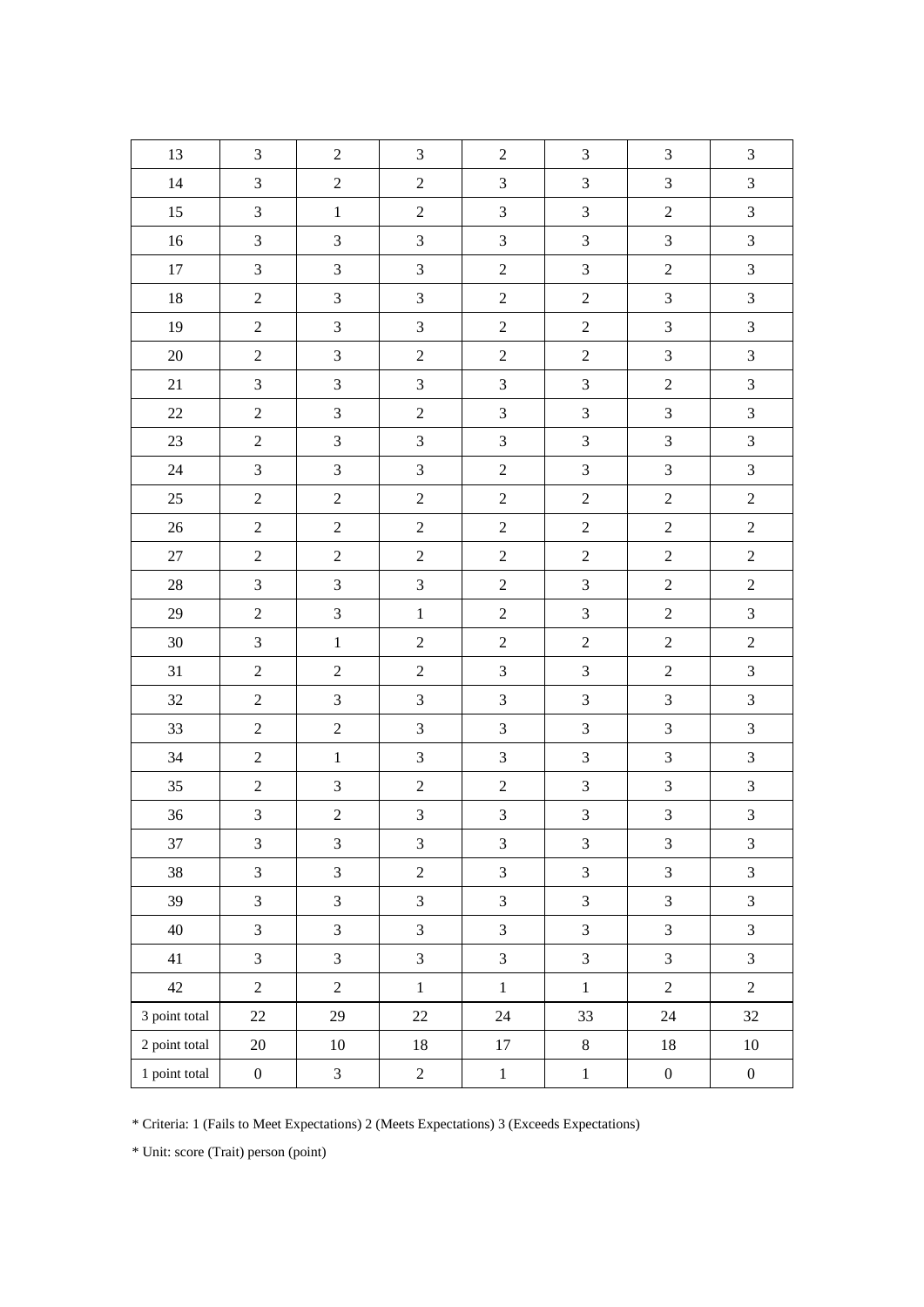| Assessment Learning Goal 2(L21): MGT511E |                         |                                 |                             |                             |                             |
|------------------------------------------|-------------------------|---------------------------------|-----------------------------|-----------------------------|-----------------------------|
|                                          |                         | - Using course-embedded survey. |                             |                             |                             |
| <b>Student</b>                           |                         |                                 | $\mathbf{L21}$ (Trait)      |                             |                             |
| number                                   | $\mathbf{1}$            | $\boldsymbol{2}$                | $\mathbf{3}$                | $\boldsymbol{4}$            | $\sqrt{5}$                  |
| $\mathbf{1}$                             | $\boldsymbol{2}$        | $\boldsymbol{2}$                | $\mathfrak{Z}$              | $\mathfrak{Z}$              | $\ensuremath{\mathfrak{Z}}$ |
| $\sqrt{2}$                               | $\overline{3}$          | $\overline{3}$                  | $\mathfrak{Z}$              | $\mathfrak{Z}$              | $\mathfrak{Z}$              |
| $\mathfrak{Z}$                           | $\overline{3}$          | $\mathfrak{Z}$                  | $\sqrt{2}$                  | $\mathfrak{Z}$              | $\mathfrak{Z}$              |
| $\overline{4}$                           | $\overline{3}$          | $\overline{3}$                  | $\mathfrak{Z}$              | $\sqrt{3}$                  | $\sqrt{2}$                  |
| $\sqrt{5}$                               | $\sqrt{2}$              | $\mathfrak{Z}$                  | $\mathfrak{Z}$              | $\sqrt{3}$                  | $\ensuremath{\mathfrak{Z}}$ |
| $\sqrt{6}$                               | 3                       | $\mathfrak{Z}$                  | $\mathfrak{Z}$              | $\mathfrak 3$               | $\mathfrak 3$               |
| $\boldsymbol{7}$                         | 3                       | $\overline{3}$                  | $\overline{3}$              | $\mathfrak{Z}$              | $\overline{3}$              |
| $\,8\,$                                  | $\overline{3}$          | $\overline{3}$                  | $\mathfrak 3$               | $\mathfrak{Z}$              | $\sqrt{2}$                  |
| $\overline{9}$                           | $\overline{3}$          | $\sqrt{2}$                      | $\overline{2}$              | $\boldsymbol{2}$            | $\mathfrak 3$               |
| 10                                       | $\overline{\mathbf{3}}$ | $\boldsymbol{2}$                | $\ensuremath{\mathfrak{Z}}$ | $\sqrt{3}$                  | $\sqrt{2}$                  |
| $11\,$                                   | 3                       | $\sqrt{2}$                      | $\sqrt{2}$                  | $\mathfrak 3$               | $\sqrt{2}$                  |
| $12\,$                                   | $\,1\,$                 | $\,1$                           | $\overline{2}$              | $\sqrt{2}$                  | $\sqrt{2}$                  |
| 13                                       | $\sqrt{2}$              | $\boldsymbol{2}$                | $\mathfrak{Z}$              | $\mathfrak{Z}$              | $\sqrt{2}$                  |
| 14                                       | $\overline{3}$          | $\overline{2}$                  | $\mathbf 1$                 | $\sqrt{2}$                  | $\sqrt{2}$                  |
| 15                                       | $\overline{3}$          | $\boldsymbol{2}$                | $\sqrt{2}$                  | $\sqrt{2}$                  | $\sqrt{2}$                  |
| 16                                       | $\sqrt{2}$              | $\boldsymbol{2}$                | $\mathfrak{Z}$              | $\sqrt{2}$                  | $\sqrt{2}$                  |
| $17\,$                                   | $\sqrt{2}$              | $\boldsymbol{2}$                | $\overline{2}$              | $\sqrt{2}$                  | $\sqrt{2}$                  |
| $18\,$                                   | $\boldsymbol{2}$        | $\boldsymbol{2}$                | $\overline{2}$              | $\sqrt{2}$                  | $\sqrt{2}$                  |
| 19                                       | 3                       | $\overline{3}$                  | $\sqrt{2}$                  | $\sqrt{3}$                  | $\mathfrak 3$               |
| $20\,$                                   | $\mathfrak{Z}$          | $\sqrt{2}$                      | $\sqrt{2}$                  | $\ensuremath{\mathfrak{Z}}$ | $\overline{3}$              |
| 21                                       | $\sqrt{2}$              | 3                               | $\mathfrak{Z}$              | $\mathfrak{Z}$              | $\mathfrak{Z}$              |
| $22\,$                                   | $\mathfrak{Z}$          | $\mathfrak{Z}$                  | $\mathfrak{Z}$              | $\mathfrak{Z}$              | $\mathfrak{Z}$              |
| 23                                       | $\sqrt{2}$              | $\overline{3}$                  | $\sqrt{2}$                  | $\sqrt{2}$                  | $\mathfrak{Z}$              |
| $24\,$                                   | $\overline{3}$          | $\overline{2}$                  | $\mathfrak{Z}$              | $\overline{3}$              | $\overline{3}$              |
| $25\,$                                   | $\sqrt{2}$              | $\mathfrak{Z}$                  | $\sqrt{2}$                  | $\mathfrak{Z}$              | $\sqrt{2}$                  |
| $26\,$                                   | $\boldsymbol{2}$        | $\overline{3}$                  | $\mathfrak{Z}$              | $\mathfrak{Z}$              | $\overline{3}$              |
| $27\,$                                   | $\overline{3}$          | $\overline{3}$                  | $\overline{2}$              | $\overline{2}$              | $\sqrt{2}$                  |
| $28\,$                                   | $\mathfrak{Z}$          | $\overline{2}$                  | $\mathfrak{Z}$              | $\mathfrak{Z}$              | $\overline{3}$              |
| $29\,$                                   | $\overline{3}$          | $\overline{3}$                  | $\mathfrak{Z}$              | $\mathfrak{Z}$              | $\mathfrak{Z}$              |
| $30\,$                                   | $\mathfrak{Z}$          | $\overline{3}$                  | $\mathfrak{Z}$              | $\mathfrak{Z}$              | $\overline{3}$              |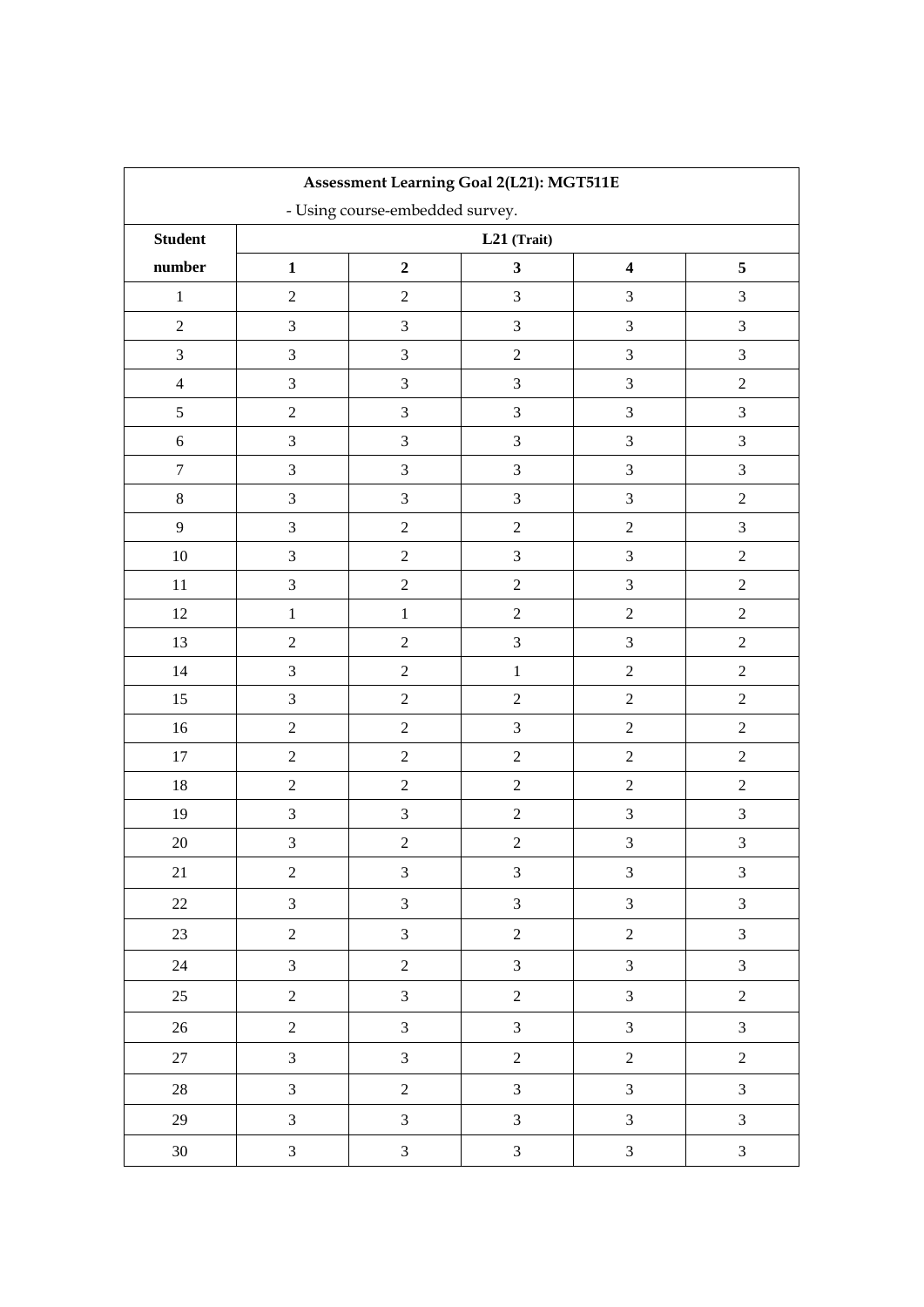| 31      | 3              | 3              | 3              | $\mathfrak{Z}$ | 3                |
|---------|----------------|----------------|----------------|----------------|------------------|
| $32\,$  | $\overline{3}$ | $\mathfrak{Z}$ | $\mathfrak{Z}$ | $\mathfrak{Z}$ | $\mathfrak{Z}$   |
| 33      | $\overline{2}$ | $\overline{3}$ | 3              | $\overline{2}$ | 3                |
| 34      | $\mathfrak{Z}$ | $\mathfrak{Z}$ | $\mathfrak{Z}$ | $\mathfrak 3$  | 3                |
| 35      | 3              | $\mathfrak{Z}$ | 3              | $\mathfrak{Z}$ | $\mathfrak{Z}$   |
| 36      | $\sqrt{2}$     | $\mathfrak{Z}$ | $\sqrt{2}$     | $\mathbf 1$    | $\overline{2}$   |
| 37      | 3              | $\overline{2}$ | $\overline{2}$ | $\sqrt{2}$     | $\sqrt{2}$       |
| $38\,$  | $\overline{2}$ | $\overline{2}$ | $\sqrt{2}$     | $\sqrt{2}$     | $\overline{2}$   |
| 39      | $\mathfrak{Z}$ | $\mathfrak{Z}$ | $\sqrt{2}$     | $\mathfrak{Z}$ | $\mathfrak{Z}$   |
| $40\,$  | 3              | $\mathfrak{Z}$ | $\overline{2}$ | $\overline{2}$ | 3                |
| $41\,$  | $\mathfrak{Z}$ | $\mathfrak{Z}$ | $\mathfrak{Z}$ | $\mathfrak 3$  | 3                |
| 42      | $\mathfrak{Z}$ | $\mathfrak{Z}$ | $\sqrt{2}$     | $\mathfrak{Z}$ | $\overline{2}$   |
| 3 point | $28\,$         | $26\,$         | $23\,$         | $28\,$         | $25\,$           |
| 2 point | 13             | 15             | $18\,$         | 13             | 17               |
| 1 point | $\,1\,$        | $\mathbf{1}$   | $\mathbf{1}$   | $\,1\,$        | $\boldsymbol{0}$ |

| Assessment Learning Goal 2(L22): MGT 530 |                                                          |                |                |                |  |
|------------------------------------------|----------------------------------------------------------|----------------|----------------|----------------|--|
|                                          | Using course-embedded survey<br>$\overline{\phantom{0}}$ |                |                |                |  |
| <b>Student</b>                           |                                                          |                | $L22$ (Trait)  |                |  |
| number                                   | 1                                                        | $\mathbf{2}$   | 3              | 4              |  |
|                                          | $\overline{2}$                                           | 3              | 3              | $\mathfrak{D}$ |  |
| $\mathcal{D}_{\mathcal{A}}$              | $\mathfrak{D}$                                           | 3              | $\mathfrak{D}$ | $\mathfrak{D}$ |  |
| 3                                        | 3                                                        | $\mathfrak{D}$ | 3              | 3              |  |
| $\overline{4}$                           | 3                                                        | 3              | 3              | 3              |  |
| 5                                        | 3                                                        | 3              | 3              | 3              |  |
| 6                                        | 3                                                        | $\overline{2}$ | 3              | 3              |  |
| 7                                        | $\overline{2}$                                           | $\overline{2}$ | $\overline{c}$ | 2              |  |
| 8                                        | 3                                                        | 3              | 3              | 3              |  |
| 9                                        | 3                                                        | 3              | $\mathfrak{D}$ | 3              |  |
| 10                                       | 3                                                        | 3              | 3              | 3              |  |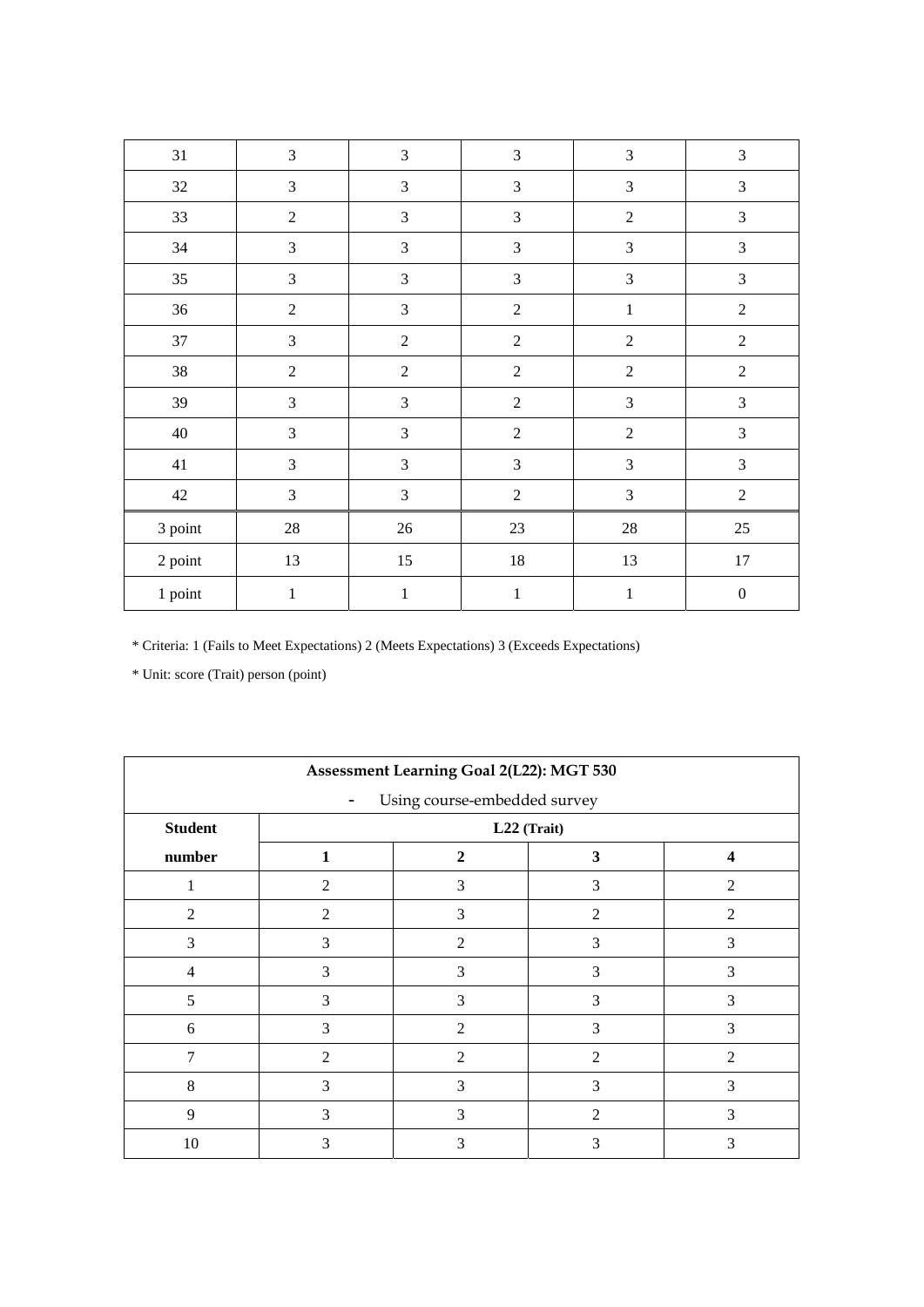| $11\,$  | $\,1\,$                 | $\overline{2}$   | $\,1$                   | $\boldsymbol{2}$ |
|---------|-------------------------|------------------|-------------------------|------------------|
| 12      | $\overline{\mathbf{3}}$ | $\overline{3}$   | $\overline{\mathbf{3}}$ | $\overline{3}$   |
| 13      | $\overline{c}$          | $\overline{3}$   | $\overline{c}$          | $\overline{c}$   |
| 14      | $\,1$                   | $\,1$            | $\mathbf{1}$            | $\,1$            |
| 15      | $\overline{c}$          | $\sqrt{2}$       | $\overline{c}$          | $\,1$            |
| 16      | $\overline{\mathbf{3}}$ | $\overline{3}$   | $\overline{\mathbf{3}}$ | $\overline{3}$   |
| 17      | $\overline{\mathbf{3}}$ | $\overline{3}$   | $\overline{3}$          | $\boldsymbol{2}$ |
| $18\,$  | $\overline{3}$          | $\mathfrak{Z}$   | $\overline{\mathbf{3}}$ | $\boldsymbol{2}$ |
| 19      | $\overline{c}$          | $\mathfrak{Z}$   | $\overline{c}$          | $\sqrt{2}$       |
| $20\,$  | $\overline{\mathbf{3}}$ | $\mathfrak{Z}$   | $\overline{3}$          | $\overline{3}$   |
| 21      | $\overline{3}$          | $\overline{3}$   | $\overline{3}$          | $\overline{3}$   |
| 22      | $\mathbf{1}$            | $\,1$            | $\mathbf{1}$            | $\,1$            |
| 23      | $\overline{3}$          | $\mathfrak{Z}$   | $\overline{3}$          | $\mathfrak{Z}$   |
| 24      | 3                       | $\sqrt{2}$       | $\overline{\mathbf{3}}$ | $\mathfrak{Z}$   |
| 25      | $\overline{3}$          | $\overline{3}$   | $\overline{\mathbf{3}}$ | $\overline{3}$   |
| 26      | $\overline{3}$          | $\overline{3}$   | $\overline{\mathbf{3}}$ | $\overline{3}$   |
| 27      | $\overline{c}$          | $\overline{3}$   | $\overline{\mathbf{3}}$ | $\overline{2}$   |
| 28      | $\overline{\mathbf{3}}$ | $\overline{3}$   | $\overline{3}$          | $\overline{2}$   |
| 29      | $\overline{3}$          | $\sqrt{2}$       | $\overline{c}$          | $\overline{3}$   |
| 30      | $\overline{3}$          | $\overline{3}$   | $\overline{3}$          | $\overline{3}$   |
| 31      | $\overline{\mathbf{3}}$ | $\overline{3}$   | $\overline{\mathbf{3}}$ | $\overline{3}$   |
| 32      | $\overline{\mathbf{3}}$ | $\overline{3}$   | $\overline{3}$          | $\overline{3}$   |
| 33      | $\overline{3}$          | $\overline{3}$   | $\overline{3}$          | $\overline{3}$   |
| 34      | $\overline{3}$          | $\overline{3}$   | $\overline{3}$          | $\overline{3}$   |
| 3 point | 24                      | 25               | 24                      | 21               |
| 2 point | $\overline{7}$          | $\boldsymbol{7}$ | $\overline{7}$          | $10\,$           |
| 1 point | $\overline{\mathbf{3}}$ | $\overline{2}$   | $\overline{3}$          | $\overline{3}$   |

| <b>Assessment Learning Goal 3(L31): MGT 530</b> |  |  |  |
|-------------------------------------------------|--|--|--|
| - Using course-embedded survey                  |  |  |  |
| <b>Student</b><br>$L31$ (Trait)                 |  |  |  |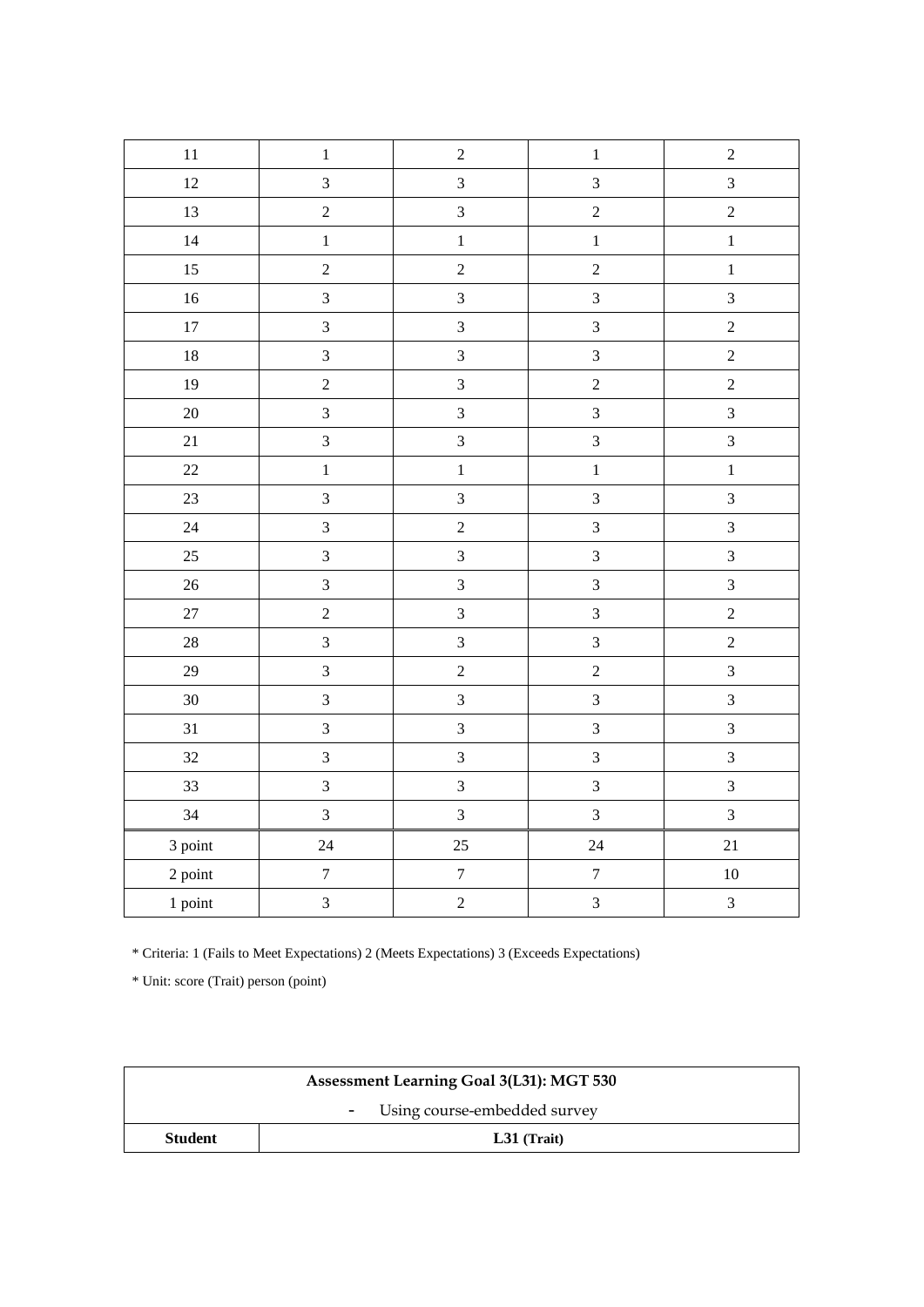| $\bf number$     | $\mathbf{1}$            | $\boldsymbol{2}$ | $\mathbf{3}$                | $\overline{\mathbf{4}}$ |
|------------------|-------------------------|------------------|-----------------------------|-------------------------|
| $\,1\,$          | $\overline{c}$          | $\mathfrak{Z}$   | $\overline{\mathbf{3}}$     | $\overline{\mathbf{3}}$ |
| $\sqrt{2}$       | $\overline{3}$          | $\mathfrak{Z}$   | $\overline{3}$              | $\overline{3}$          |
| $\mathfrak{Z}$   | $\overline{c}$          | $\mathfrak{Z}$   | $\overline{\mathbf{3}}$     | $\overline{c}$          |
| $\overline{4}$   | $\overline{3}$          | $\overline{3}$   | $\overline{3}$              | $\overline{3}$          |
| $\mathfrak{S}$   | $\overline{3}$          | $\overline{3}$   | $\overline{\mathbf{3}}$     | $\boldsymbol{2}$        |
| $\sqrt{6}$       | $\overline{3}$          | $\overline{3}$   | $\overline{3}$              | $\overline{3}$          |
| $\boldsymbol{7}$ | $\overline{2}$          | $\sqrt{2}$       | $\overline{c}$              | $\overline{2}$          |
| $\,8\,$          | $\overline{\mathbf{3}}$ | $\mathfrak{Z}$   | $\overline{3}$              | $\overline{3}$          |
| $\boldsymbol{9}$ | $\overline{3}$          | $\overline{3}$   | $\overline{3}$              | $\overline{2}$          |
| $10\,$           | $\overline{3}$          | $\overline{3}$   | $\overline{3}$              | $\overline{3}$          |
| $11\,$           | $\,1$                   | $\mathbf{1}$     | $\mathbf{1}$                | $\,1$                   |
| $12\,$           | $\overline{\mathbf{3}}$ | $\mathfrak{Z}$   | $\overline{\mathbf{3}}$     | $\overline{c}$          |
| $13\,$           | $\overline{\mathbf{3}}$ | $\mathfrak{Z}$   | $\overline{c}$              | $\overline{c}$          |
| 14               | $\mathbf 1$             | $\,1$            | $\mathbf 1$                 | $\mathbf{1}$            |
| 15               | $\overline{1}$          | $\,1\,$          | $\mathbf{1}$                | $\mathbf{1}$            |
| $16\,$           | $\overline{c}$          | $\sqrt{2}$       | $\overline{c}$              | $\overline{c}$          |
| $17\,$           | $\overline{c}$          | $\sqrt{2}$       | $\sqrt{2}$                  | $\overline{3}$          |
| $18\,$           | $\overline{3}$          | $\mathfrak{Z}$   | $\overline{\mathbf{3}}$     | $\mathfrak{Z}$          |
| 19               | $\overline{3}$          | $\sqrt{2}$       | $\sqrt{2}$                  | $\overline{2}$          |
| 20               | $\overline{3}$          | $\overline{2}$   | $\overline{3}$              | $\overline{c}$          |
| $21\,$           | $\overline{3}$          | $\overline{3}$   | $\overline{3}$              | $\overline{3}$          |
| $22\,$           | $\mathbf{1}$            | $\mathbf{1}$     | $\mathbf{1}$                | $\mathbf{1}$            |
| $23\,$           | $\overline{c}$          | $\overline{3}$   | $\overline{c}$              | $\overline{\mathbf{3}}$ |
| $24\,$           | $\mathfrak{Z}$          | $\mathfrak{Z}$   | $\overline{c}$              | $\mathfrak{Z}$          |
| 25               | $\overline{c}$          | $\mathfrak{Z}$   | $\overline{3}$              | $\overline{3}$          |
| $26\,$           | $\overline{3}$          | $\overline{2}$   | $\ensuremath{\mathfrak{Z}}$ | $\overline{3}$          |
| $27\,$           | $\overline{3}$          | $\overline{2}$   | $\overline{3}$              | $\overline{2}$          |
| $28\,$           | $\overline{3}$          | $\overline{2}$   | $\sqrt{2}$                  | $\overline{\mathbf{3}}$ |
| 29               | $\overline{2}$          | $\overline{3}$   | $\mathfrak{Z}$              | $\overline{3}$          |
| $30\,$           | $\mathfrak{Z}$          | $\overline{3}$   | $\overline{3}$              | 3                       |
| $31\,$           | $\overline{3}$          | $\overline{3}$   | $\overline{3}$              | $\overline{3}$          |
| $32\,$           | $\overline{3}$          | $\overline{3}$   | $\mathfrak{Z}$              | $\overline{3}$          |
| 33               | $\mathfrak{Z}$          | $\overline{3}$   | $\mathfrak{Z}$              | $\overline{3}$          |
| 34               | $\mathfrak{Z}$          | $\mathfrak{Z}$   | $\overline{3}$              | $\overline{3}$          |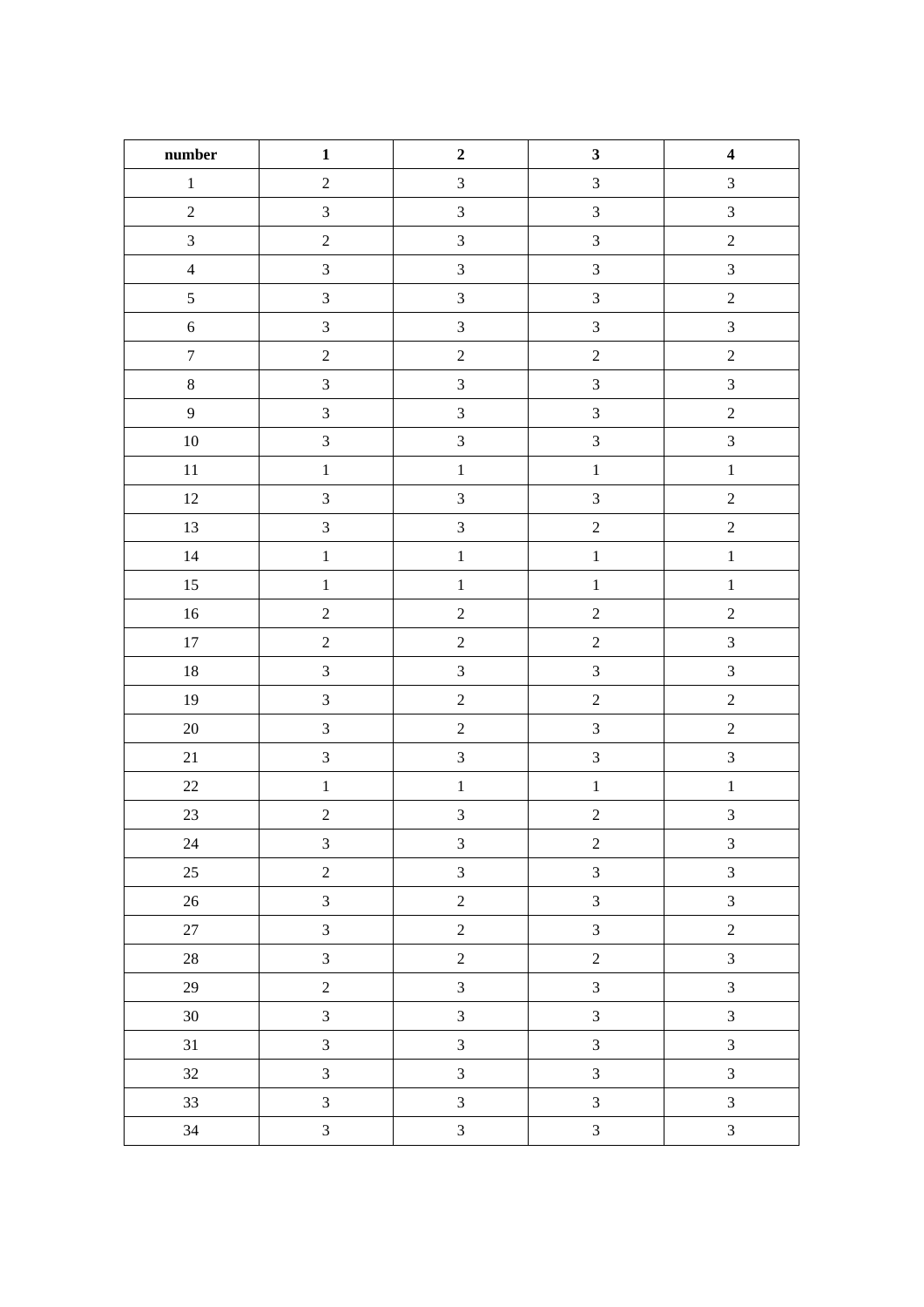| 3 point | ΩΩ<br>∠∠ | $\sim$<br>∠∠ | $\sim$<br>-- | or<br>ZU |
|---------|----------|--------------|--------------|----------|
| 2 point |          |              |              | 17       |
| 1 point |          |              |              |          |

| Assessment Learning Goal 4(L41): MGT511E |                                 |                  |                  |                         |                         |
|------------------------------------------|---------------------------------|------------------|------------------|-------------------------|-------------------------|
|                                          | - Using course-embedded survey. |                  |                  |                         |                         |
| <b>Student</b>                           |                                 |                  | $L21$ (Trait)    |                         |                         |
| number                                   | $\mathbf{1}$                    | $\overline{2}$   | $\mathbf{3}$     | $\overline{\mathbf{4}}$ | $\overline{\mathbf{5}}$ |
| $\,1$                                    | 3                               | $\overline{2}$   | $\overline{2}$   | 3                       | $\overline{2}$          |
| $\overline{2}$                           | 3                               | $\overline{3}$   | $\overline{3}$   | $\mathfrak{Z}$          | $\overline{3}$          |
| $\mathfrak{Z}$                           | $\boldsymbol{2}$                | $\overline{3}$   | $\overline{3}$   | $\overline{2}$          | $\sqrt{2}$              |
| $\overline{4}$                           | 3                               | $\overline{3}$   | $\overline{3}$   | $\sqrt{2}$              | $\sqrt{2}$              |
| 5                                        | $\overline{2}$                  | $\overline{2}$   | $\overline{2}$   | $\overline{2}$          | $\overline{3}$          |
| $\sqrt{6}$                               | $\sqrt{2}$                      | $\sqrt{2}$       | $\sqrt{2}$       | $\mathfrak{Z}$          | $\sqrt{2}$              |
| $\boldsymbol{7}$                         | $\overline{3}$                  | $\overline{3}$   | $\overline{3}$   | $\overline{3}$          | $\overline{3}$          |
| $\,8\,$                                  | $\overline{3}$                  | $\overline{3}$   | $\overline{3}$   | $\overline{3}$          | $\mathfrak 3$           |
| $\mathbf{9}$                             | $\overline{3}$                  | $\overline{3}$   | $\boldsymbol{2}$ | $\overline{3}$          | $\overline{2}$          |
| 10                                       | $\overline{2}$                  | $\sqrt{2}$       | $\overline{3}$   | $\sqrt{2}$              | $\sqrt{2}$              |
| $11\,$                                   | $\overline{\mathbf{3}}$         | $\overline{3}$   | $\overline{3}$   | $\overline{3}$          | $\mathfrak{Z}$          |
| 12                                       | $\overline{3}$                  | $\overline{3}$   | 3                | $\overline{3}$          | $\overline{3}$          |
| 13                                       | $\overline{3}$                  | $\overline{2}$   | 3                | $\overline{3}$          | $\overline{3}$          |
| 14                                       | 3                               | $\overline{2}$   | $\overline{3}$   | $\overline{3}$          | $\mathfrak{Z}$          |
| 15                                       | $\overline{3}$                  | $\overline{3}$   | $\overline{3}$   | $\overline{3}$          | $\overline{3}$          |
| 16                                       | $\overline{c}$                  | $\overline{3}$   | $\overline{2}$   | $\overline{3}$          | $\sqrt{2}$              |
| $17\,$                                   | 3                               | $\overline{3}$   | $\boldsymbol{2}$ | 3                       | $\overline{3}$          |
| $18\,$                                   | $\boldsymbol{2}$                | $\boldsymbol{2}$ | $\mathfrak 3$    | $\mathfrak{Z}$          | $\sqrt{2}$              |
| 19                                       | $\overline{3}$                  | $\overline{3}$   | $\overline{3}$   | $\overline{3}$          | $\overline{3}$          |
| $20\,$                                   | $\overline{\mathbf{3}}$         | $\overline{3}$   | $\overline{2}$   | 3                       | $\mathfrak{Z}$          |
| $21\,$                                   | $\mathfrak{Z}$                  | $\mathfrak{Z}$   | $\mathfrak{Z}$   | $\mathfrak{Z}$          | $\mathfrak 3$           |
| $22\,$                                   | $\overline{3}$                  | $\mathfrak{Z}$   | $\mathfrak{Z}$   | $\mathfrak{Z}$          | $\mathfrak 3$           |
| 23                                       | $\overline{c}$                  | $\overline{2}$   | $\sqrt{2}$       | $\overline{c}$          | $\overline{c}$          |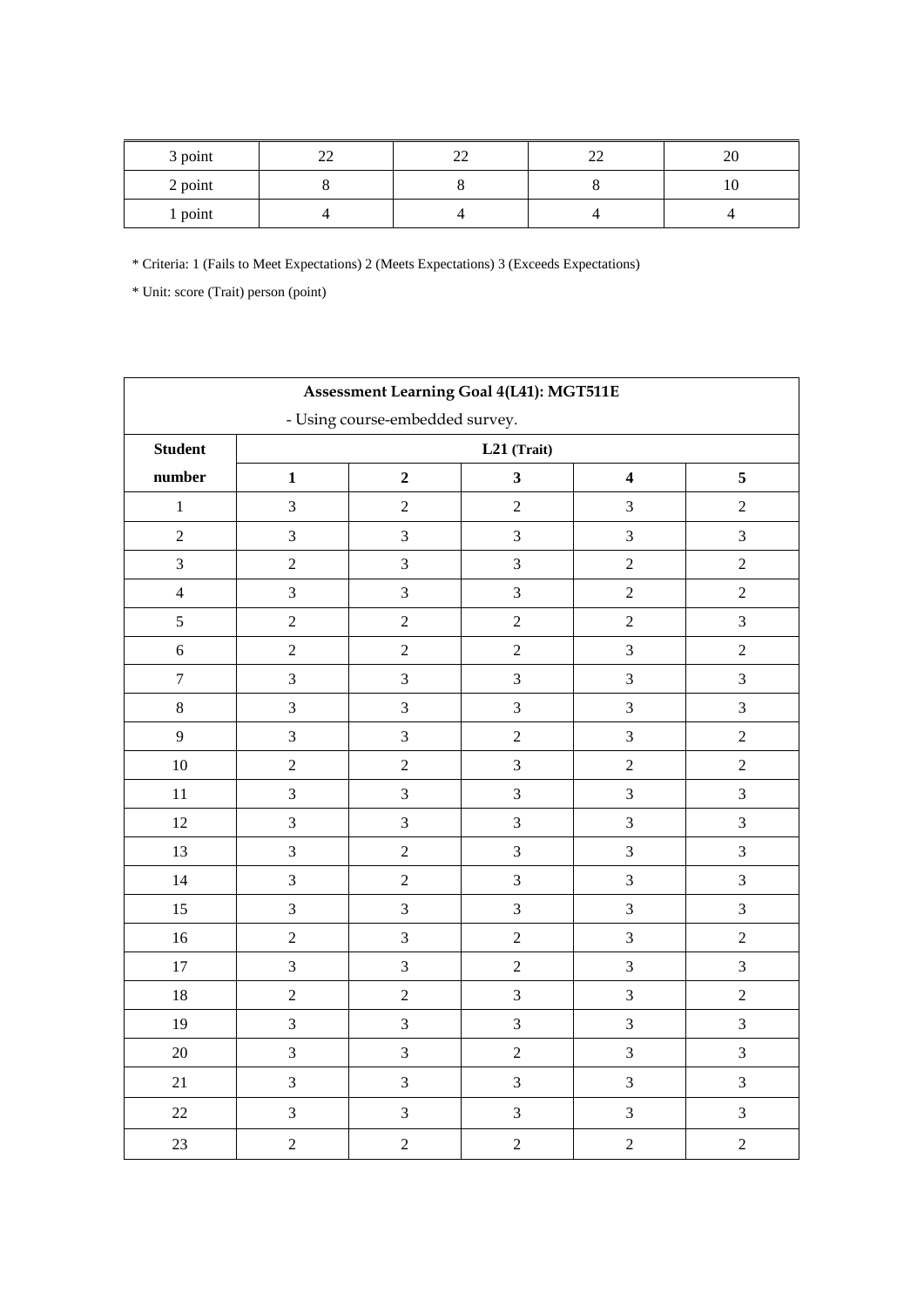| 24      | $\overline{2}$   | $\overline{2}$   | $\overline{2}$ | $\overline{2}$              | $\sqrt{2}$     |
|---------|------------------|------------------|----------------|-----------------------------|----------------|
| 25      | $\sqrt{2}$       | $\overline{2}$   | $\overline{2}$ | $\boldsymbol{2}$            | $\sqrt{2}$     |
| $26\,$  | $\sqrt{2}$       | $\overline{2}$   | $\sqrt{2}$     | $\overline{3}$              | $\mathfrak 3$  |
| $27\,$  | $\sqrt{2}$       | $\sqrt{2}$       | $\overline{2}$ | $\sqrt{2}$                  | $\sqrt{2}$     |
| $28\,$  | $\overline{3}$   | $\overline{2}$   | $\,1\,$        | $\overline{c}$              | $\sqrt{2}$     |
| 29      | $\boldsymbol{2}$ | $\overline{2}$   | $\sqrt{2}$     | $\sqrt{2}$                  | $\sqrt{2}$     |
| $30\,$  | $\overline{3}$   | $\overline{2}$   | $\overline{3}$ | $\mathfrak{Z}$              | $\overline{3}$ |
| 31      | $\overline{3}$   | $\overline{3}$   | $\overline{2}$ | $\boldsymbol{2}$            | $\overline{3}$ |
| 32      | $\sqrt{2}$       | $\sqrt{2}$       | $\sqrt{2}$     | $\mathfrak{Z}$              | $\mathfrak{Z}$ |
| 33      | $\overline{3}$   | $\overline{2}$   | $\sqrt{3}$     | $\boldsymbol{2}$            | $\overline{2}$ |
| 34      | $\overline{3}$   | $\overline{3}$   | $\overline{3}$ | $\overline{3}$              | $\overline{3}$ |
| $35\,$  | $\overline{3}$   | $\mathfrak{Z}$   | $\mathfrak{Z}$ | $\ensuremath{\mathfrak{Z}}$ | $\overline{3}$ |
| 36      | $\overline{3}$   | $\overline{2}$   | $\overline{3}$ | $\overline{2}$              | $\overline{2}$ |
| 37      | 3                | $\overline{3}$   | $\overline{3}$ | $\overline{3}$              | $\overline{3}$ |
| $38\,$  | $\mathfrak{Z}$   | $\mathfrak{Z}$   | $\mathfrak{Z}$ | $\mathfrak{Z}$              | $\sqrt{2}$     |
| 39      | $\overline{3}$   | $\mathfrak{Z}$   | $\mathfrak{Z}$ | $\mathfrak{Z}$              | $\mathfrak 3$  |
| $40\,$  | $\overline{3}$   | $\overline{2}$   | $\,1\,$        | $\,1$                       | $\,1\,$        |
| 3 point | $27\,$           | $21\,$           | $23\,$         | $26\,$                      | 22             |
| 2 point | 13               | 19               | $15\,$         | $13\,$                      | $17\,$         |
| 1 point | $\boldsymbol{0}$ | $\boldsymbol{0}$ | $\overline{2}$ | $\,1$                       | $\,1\,$        |

| Assessment Learning Goal 4(L42): MGT511E |                               |  |  |  |  |
|------------------------------------------|-------------------------------|--|--|--|--|
|                                          | Using course-embedded survey. |  |  |  |  |
| <b>Student</b><br>L42 (Trait)            |                               |  |  |  |  |
| number                                   |                               |  |  |  |  |
|                                          |                               |  |  |  |  |
|                                          |                               |  |  |  |  |
|                                          |                               |  |  |  |  |
|                                          |                               |  |  |  |  |
|                                          |                               |  |  |  |  |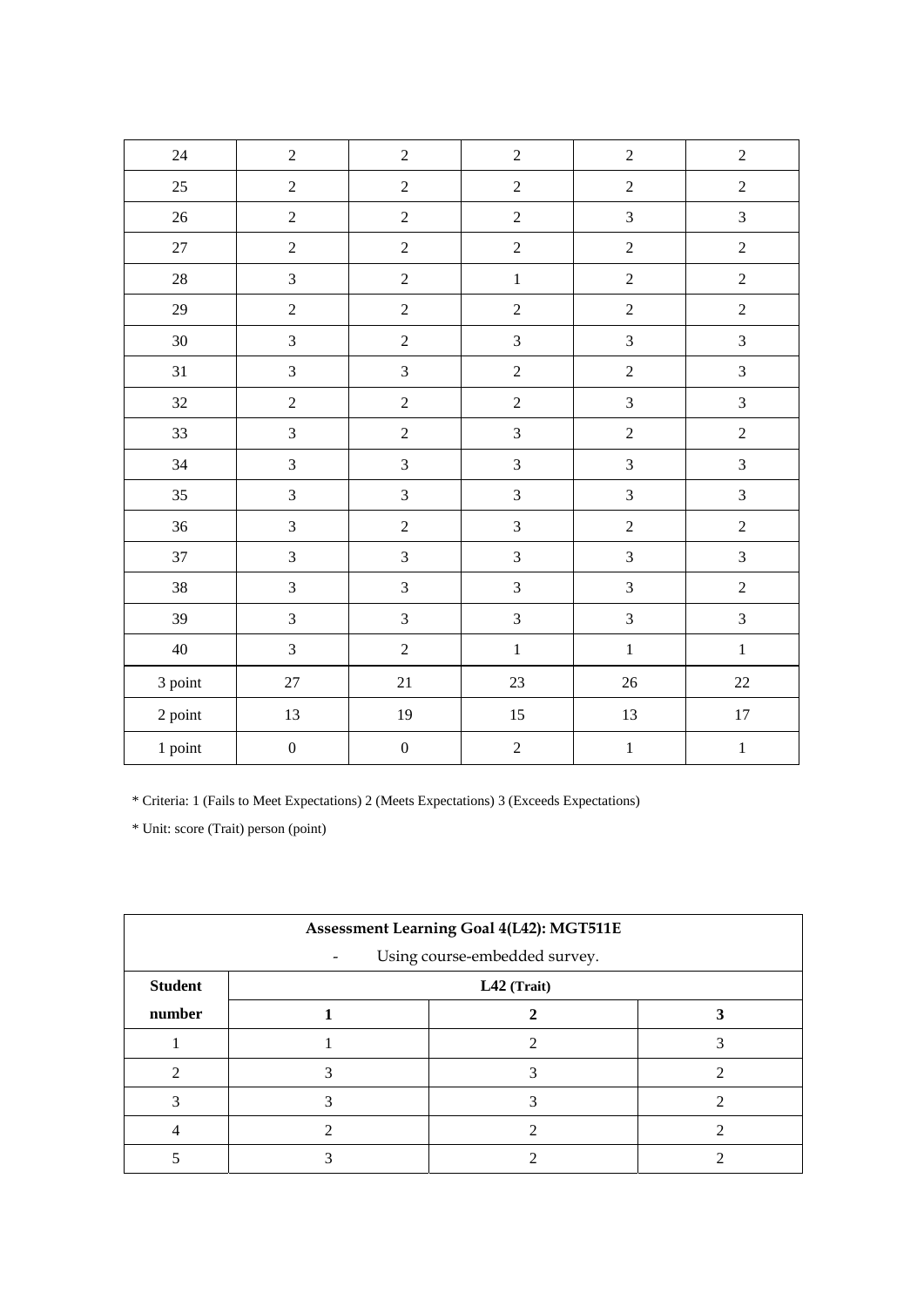| $\sqrt{6}$       | $\sqrt{2}$              | $\sqrt{2}$              | $\boldsymbol{2}$        |
|------------------|-------------------------|-------------------------|-------------------------|
| $\boldsymbol{7}$ | $\overline{\mathbf{3}}$ | $\overline{3}$          | $\overline{\mathbf{3}}$ |
| $\,8$            | $\overline{3}$          | $\overline{3}$          | $\overline{\mathbf{3}}$ |
| $\overline{9}$   | $\overline{3}$          | $\overline{3}$          | $\overline{\mathbf{3}}$ |
| $10\,$           | $\overline{3}$          | $\overline{3}$          | $\overline{3}$          |
| $11\,$           | $\overline{3}$          | $\overline{3}$          | $\overline{\mathbf{3}}$ |
| $12\,$           | $\mathfrak{Z}$          | $\mathfrak{Z}$          | $\mathfrak{Z}$          |
| $13\,$           | $\overline{c}$          | $\overline{c}$          | $\overline{c}$          |
| $14\,$           | $\overline{3}$          | $\mathfrak{Z}$          | $\overline{3}$          |
| 15               | $\overline{3}$          | $\overline{3}$          | $\overline{\mathbf{3}}$ |
| $16\,$           | $\overline{c}$          | $\overline{c}$          | $\overline{c}$          |
| $17\,$           | $\overline{c}$          | $\overline{\mathbf{3}}$ | $\overline{\mathbf{3}}$ |
| $18\,$           | $\overline{c}$          | $\overline{\mathbf{3}}$ | $\overline{c}$          |
| $19\,$           | $\overline{3}$          | $\overline{3}$          | $\overline{3}$          |
| $20\,$           | $\overline{3}$          | $\overline{3}$          | $\overline{\mathbf{3}}$ |
| $21\,$           | $\overline{3}$          | $\overline{3}$          | $\overline{\mathbf{3}}$ |
| $22\,$           | $\overline{3}$          | $\overline{3}$          | $\overline{\mathbf{3}}$ |
| $23\,$           | $\overline{c}$          | $\overline{c}$          | $\overline{c}$          |
| $24\,$           | $\sqrt{2}$              | $\overline{c}$          | $\overline{c}$          |
| $25\,$           | $\overline{c}$          | $\overline{c}$          | $\overline{c}$          |
| $26\,$           | $\mathfrak{Z}$          | $\boldsymbol{2}$        | $\overline{c}$          |
| $27\,$           | $\sqrt{2}$              | $\sqrt{2}$              | $\sqrt{2}$              |
| $28\,$           | $\overline{c}$          | $\overline{\mathbf{3}}$ | $\overline{c}$          |
| 29               | $\overline{c}$          | $\overline{c}$          | $\overline{c}$          |
| $30\,$           | $\overline{3}$          | $\overline{3}$          | $\overline{3}$          |
| $31\,$           | $\mathfrak{Z}$          | $\overline{3}$          | $\mathfrak{Z}$          |
| 32               | $\mathfrak{Z}$          | $\overline{3}$          | $\mathfrak{Z}$          |
| 33               | $\mathfrak{Z}$          | $\overline{3}$          | $\mathfrak{Z}$          |
| 34               | $\sqrt{2}$              | $\overline{3}$          | $\mathfrak{Z}$          |
| 35               | $\overline{3}$          | $\overline{3}$          | $\mathfrak{Z}$          |
| 36               | $\mathfrak{Z}$          | $\overline{3}$          | $\overline{3}$          |
| 37               | $\overline{3}$          | $\overline{3}$          | $\mathfrak{Z}$          |
| $38\,$           | $\mathfrak{Z}$          | $\overline{3}$          | $\overline{3}$          |
| 39               | $\overline{\mathbf{3}}$ | $\overline{3}$          | $\mathfrak{Z}$          |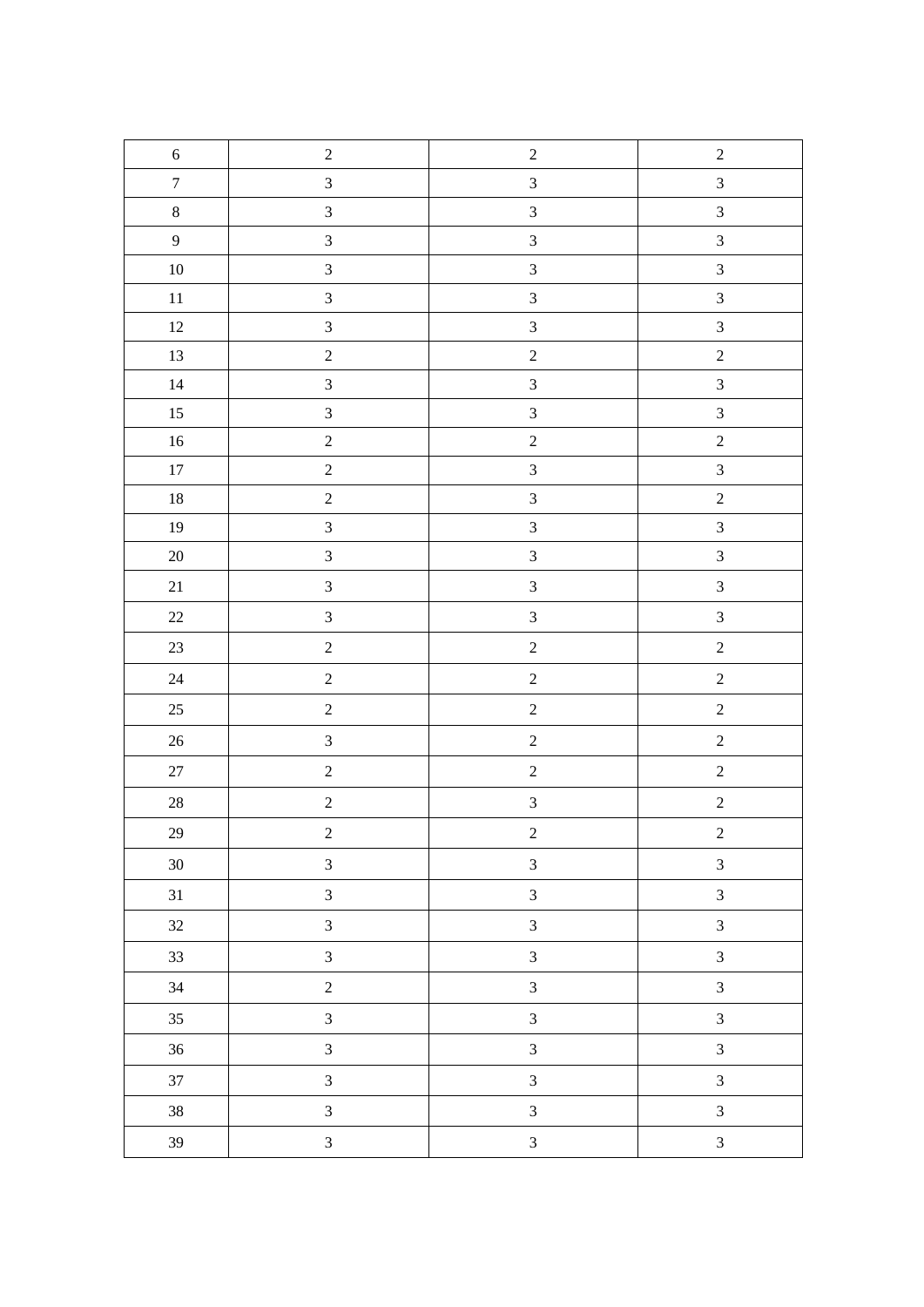| 40      |        |    |    |
|---------|--------|----|----|
| 3 point | 25     | 27 | 24 |
| 2 point | $\sim$ |    |    |
| 1 point |        |    |    |

| Assessment Learning Goal 5(L51): MGT 514                 |                                                                                                               |                  |                |                |                |                |                  |  |  |  |
|----------------------------------------------------------|---------------------------------------------------------------------------------------------------------------|------------------|----------------|----------------|----------------|----------------|------------------|--|--|--|
| Using course-embedded survey<br>$\overline{\phantom{a}}$ |                                                                                                               |                  |                |                |                |                |                  |  |  |  |
| <b>Student</b>                                           | $L 51$ (Trait)                                                                                                |                  |                |                |                |                |                  |  |  |  |
| number                                                   | $\overline{\mathbf{4}}$<br>5<br>$\mathbf{1}$<br>$\mathbf 2$<br>$\overline{\mathbf{3}}$<br>$\overline{7}$<br>6 |                  |                |                |                |                |                  |  |  |  |
| $\,1\,$                                                  | $\overline{2}$                                                                                                | $\boldsymbol{2}$ | $\overline{2}$ | $\overline{c}$ | $\overline{2}$ | $\sqrt{2}$     | $\mathfrak{Z}$   |  |  |  |
| $\sqrt{2}$                                               | 3                                                                                                             | $\mathfrak{Z}$   | $\overline{3}$ | 3              | $\overline{3}$ | $\overline{3}$ | $\mathfrak{Z}$   |  |  |  |
| $\overline{3}$                                           | 3                                                                                                             | 3                | 3              | 3              | $\overline{3}$ | $\overline{3}$ | $\overline{3}$   |  |  |  |
| $\overline{4}$                                           | 3                                                                                                             | $\sqrt{2}$       | $\overline{2}$ | $\sqrt{2}$     | $\mathbf{1}$   | $\mathbf 1$    | $\sqrt{2}$       |  |  |  |
| 5                                                        | $\mathfrak{Z}$                                                                                                | $\sqrt{2}$       | $\sqrt{2}$     | $\sqrt{2}$     | $\overline{3}$ | $\mathfrak{Z}$ | $\sqrt{2}$       |  |  |  |
| $\sqrt{6}$                                               | 3                                                                                                             | $\mathfrak{Z}$   | $\mathfrak{Z}$ | $\sqrt{2}$     | $\sqrt{2}$     | $\sqrt{2}$     | $\mathfrak 3$    |  |  |  |
| $\boldsymbol{7}$                                         | $\overline{3}$                                                                                                | 3                | $\overline{3}$ | 3              | $\overline{3}$ | $\sqrt{2}$     | $\mathfrak{Z}$   |  |  |  |
| $8\,$                                                    | 3                                                                                                             | 3                | 3              | $\mathfrak{Z}$ | $\overline{2}$ | 3              | $\mathfrak{Z}$   |  |  |  |
| 9                                                        | $\sqrt{2}$                                                                                                    | $\sqrt{2}$       | $\overline{2}$ | $\mathbf 1$    | $\mathbf{1}$   | $\sqrt{2}$     | $\boldsymbol{2}$ |  |  |  |
| 10                                                       | $\overline{3}$                                                                                                | $\mathfrak{Z}$   | $\overline{2}$ | 3              | $\overline{2}$ | $\overline{3}$ | $\overline{3}$   |  |  |  |
| $11\,$                                                   | 3                                                                                                             | 3                | 3              | $\overline{c}$ | $\overline{3}$ | $\sqrt{2}$     | $\mathfrak{Z}$   |  |  |  |
| 12                                                       | 3                                                                                                             | $\mathfrak{Z}$   | $\overline{2}$ | 3              | $\overline{3}$ | $\overline{3}$ | $\overline{3}$   |  |  |  |
| 13                                                       | 3                                                                                                             | $\mathfrak 3$    | 3              | $\mathfrak{Z}$ | $\overline{2}$ | $\sqrt{2}$     | $\mathfrak{Z}$   |  |  |  |
| 14                                                       | 3                                                                                                             | 3                | $\overline{3}$ | 3              | $\overline{3}$ | $\overline{3}$ | $\overline{3}$   |  |  |  |
| 15                                                       | 3                                                                                                             | $\mathfrak{Z}$   | $\overline{3}$ | 3              | $\overline{2}$ | $\sqrt{2}$     | $\sqrt{2}$       |  |  |  |
| 16                                                       | $\overline{3}$                                                                                                | $\mathfrak{Z}$   | $\overline{2}$ | $\overline{3}$ | $\overline{3}$ | $\overline{3}$ | $\overline{2}$   |  |  |  |
| $17\,$                                                   | $\overline{3}$                                                                                                | 3                | $\overline{2}$ | 3              | $\overline{2}$ | $\overline{3}$ | $\overline{2}$   |  |  |  |
| 18                                                       | 3                                                                                                             | $\mathfrak{Z}$   | $\overline{3}$ | 3              | $\overline{2}$ | $\sqrt{2}$     | 3                |  |  |  |
| 19                                                       | 3                                                                                                             | $\mathfrak{Z}$   | $\overline{3}$ | 3              | $\overline{3}$ | $\overline{3}$ | $\overline{3}$   |  |  |  |
| 20                                                       | 3                                                                                                             | $\mathfrak{Z}$   | $\overline{2}$ | 3              | $\overline{2}$ | $\overline{3}$ | 3                |  |  |  |
| 21                                                       | $\sqrt{2}$                                                                                                    | $\sqrt{2}$       | $\mathbf 1$    | $\sqrt{2}$     | $\sqrt{2}$     | $\mathbf 1$    | $\sqrt{2}$       |  |  |  |
| $22\,$                                                   | 3                                                                                                             | $\overline{3}$   | $\overline{2}$ | $\overline{3}$ | $\overline{2}$ | $\overline{3}$ | $\overline{3}$   |  |  |  |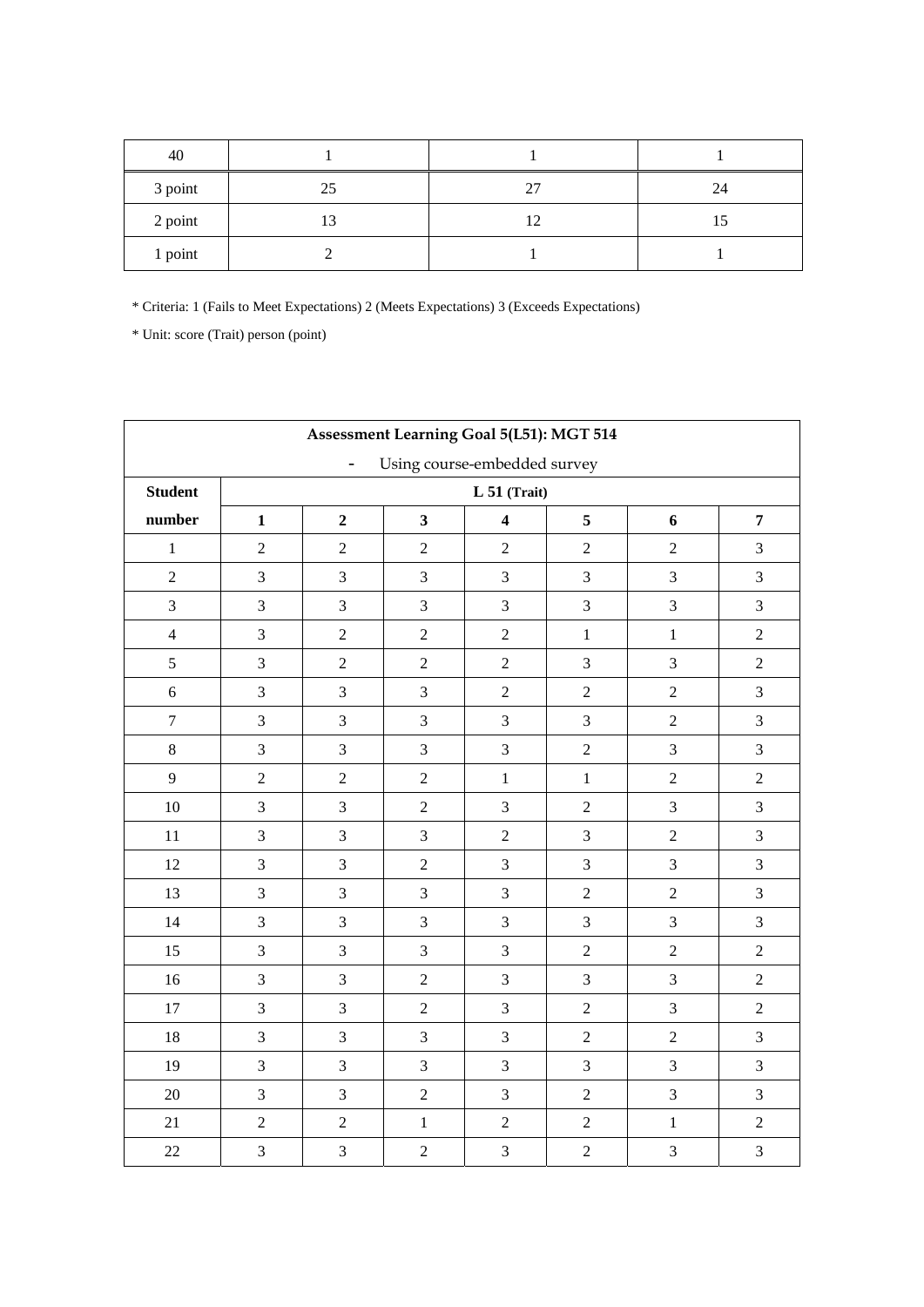| 23      | 3                | 3                | $\overline{3}$ | $\overline{2}$   | $\overline{2}$ | $\overline{2}$ | 3                |
|---------|------------------|------------------|----------------|------------------|----------------|----------------|------------------|
| $24\,$  | $\mathfrak{Z}$   | 3                | $\overline{3}$ | $\overline{3}$   | $\overline{3}$ | $\mathfrak{Z}$ | $\mathfrak{Z}$   |
| 25      | 3                | $\overline{3}$   | $\overline{3}$ | $\overline{3}$   | $\overline{3}$ | $\overline{3}$ | $\mathfrak{Z}$   |
| $26\,$  | $\overline{2}$   | $\sqrt{2}$       | $\overline{2}$ | $\boldsymbol{2}$ | $\sqrt{2}$     | $\sqrt{2}$     | $\boldsymbol{2}$ |
| $27\,$  | $\mathfrak{Z}$   | 3                | 3              | $\mathfrak{Z}$   | $\overline{3}$ | $\overline{3}$ | $\mathfrak{Z}$   |
| $28\,$  | 3                | $\overline{3}$   | $\overline{3}$ | 3                | $\overline{2}$ | $\overline{3}$ | $\overline{3}$   |
| 29      | 3                | 3                | $\overline{3}$ | $\mathfrak{Z}$   | $\overline{3}$ | $\overline{3}$ | $\overline{3}$   |
| $30\,$  | $\mathfrak{Z}$   | $\overline{3}$   | $\overline{2}$ | $\overline{3}$   | $\overline{3}$ | $\overline{3}$ | $\overline{3}$   |
| 31      | $\mathfrak{Z}$   | $\overline{3}$   | $\overline{3}$ | 3                | $\overline{3}$ | $\overline{3}$ | $\mathfrak{Z}$   |
| $32\,$  | $\mathfrak{Z}$   | $\mathfrak{Z}$   | 3              | $\sqrt{3}$       | 3              | $\overline{3}$ | $\mathfrak{Z}$   |
| 33      | $\mathfrak{Z}$   | $\overline{3}$   | 3              | $\mathfrak{Z}$   | 3              | $\mathfrak{Z}$ | $\mathfrak{Z}$   |
| 34      | $\sqrt{2}$       | $\mathfrak{Z}$   | $\sqrt{2}$     | $\mathfrak{Z}$   | 3              | 3              | $\mathfrak{Z}$   |
| 35      | $\overline{2}$   | $\sqrt{2}$       | $\mathbf{1}$   | $\sqrt{2}$       | $\overline{2}$ | $\overline{2}$ | $\overline{2}$   |
| 36      | $\mathfrak{Z}$   | $\overline{3}$   | $\overline{3}$ | $\mathfrak{Z}$   | $\overline{3}$ | $\overline{3}$ | 3                |
| 37      | $\mathfrak{Z}$   | $\boldsymbol{2}$ | $\overline{2}$ | $\sqrt{2}$       | $\overline{2}$ | $\mathbf 1$    | $\sqrt{2}$       |
| 38      | $\sqrt{2}$       | $\sqrt{2}$       | $\mathbf{1}$   | 3                | $\overline{2}$ | $\sqrt{2}$     | $\overline{2}$   |
| 39      | 3                | $\sqrt{2}$       | $\overline{2}$ | $\sqrt{2}$       | $\overline{2}$ | $\mathbf{1}$   | $\overline{2}$   |
| 3 point | 32               | $29\,$           | 21             | $27\,$           | 19             | 23             | $27\,$           |
| 2 point | $\tau$           | $10\,$           | 15             | $11\,$           | 18             | 12             | 12               |
| 1 point | $\boldsymbol{0}$ | $\boldsymbol{0}$ | $\overline{3}$ | $\mathbf{1}$     | $\overline{2}$ | $\overline{4}$ | $\boldsymbol{0}$ |

| <b>Assessment Learning Goal 5(L52): MGT514</b> |                             |                             |   |                |                             |                |  |  |  |
|------------------------------------------------|-----------------------------|-----------------------------|---|----------------|-----------------------------|----------------|--|--|--|
| Using course-embedded survey                   |                             |                             |   |                |                             |                |  |  |  |
| <b>Student</b>                                 |                             | L52 (Trait)                 |   |                |                             |                |  |  |  |
| number                                         |                             | 2<br>3<br>5<br>6<br>4       |   |                |                             |                |  |  |  |
|                                                | $\mathcal{D}_{\mathcal{L}}$ | $\mathcal{D}_{\mathcal{L}}$ | 3 | 3              | 3                           | 3              |  |  |  |
| $\mathfrak{D}$                                 | 3                           | $\mathfrak{D}$              | 3 | 3              | 3                           | $\mathfrak{D}$ |  |  |  |
| 3                                              | 3                           | $\mathcal{D}$               | 3 | 3              | $\mathcal{D}_{\mathcal{A}}$ | $\mathfrak{D}$ |  |  |  |
| 4                                              | $\mathfrak{D}$              | $\mathcal{D}_{\mathcal{L}}$ | 3 | 3              | $\mathcal{D}$               | 2              |  |  |  |
|                                                | $\mathfrak{D}$              | $\mathcal{D}_{\mathcal{L}}$ | 3 | $\mathfrak{D}$ | 3                           | 3              |  |  |  |
| 6                                              | 3                           | 3                           | 3 | 3              |                             |                |  |  |  |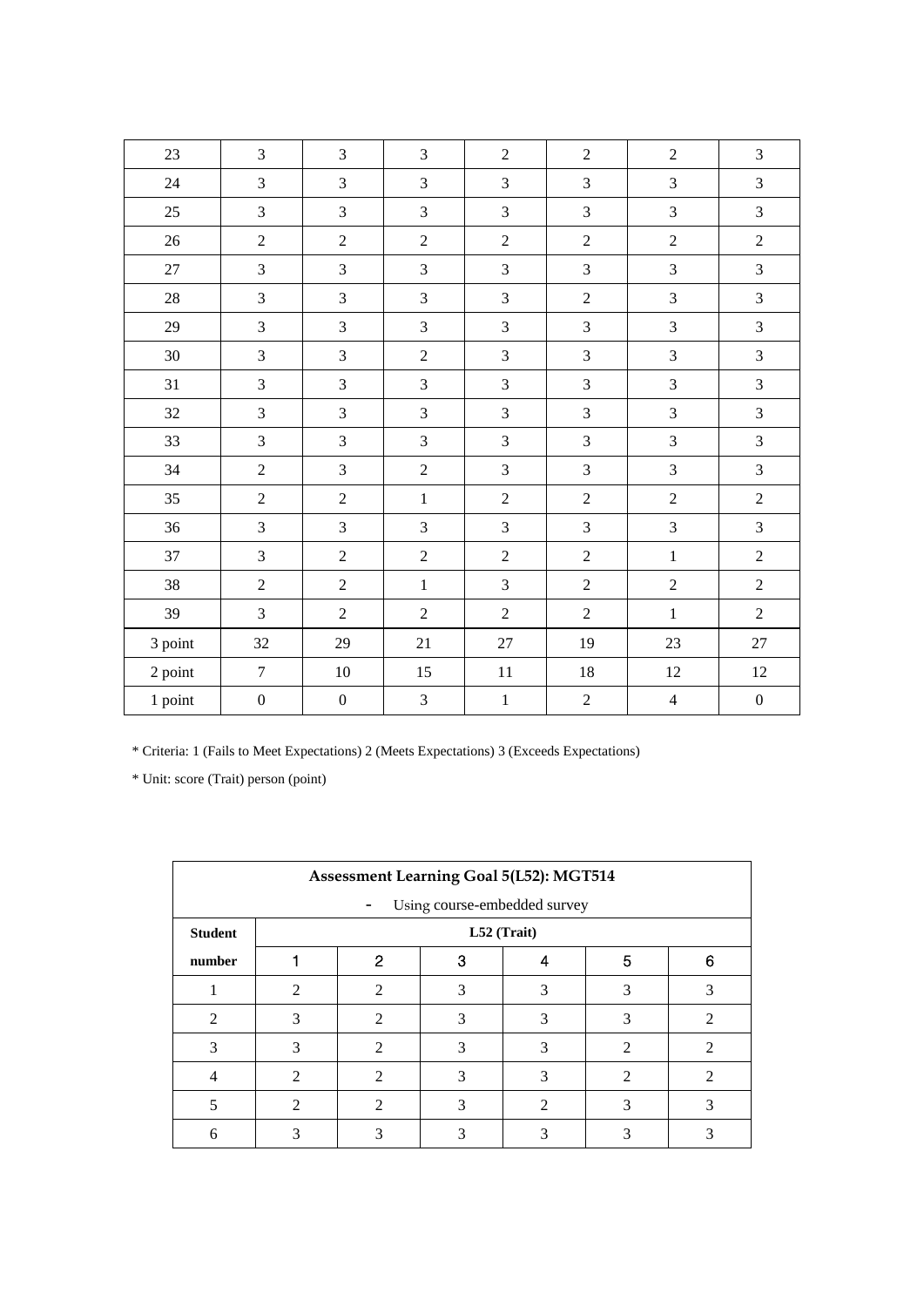| $\boldsymbol{7}$ | 3                       | 3                | $\mathfrak{Z}$          | $\mathfrak{Z}$ | 3                | $\sqrt{2}$              |
|------------------|-------------------------|------------------|-------------------------|----------------|------------------|-------------------------|
| $8\,$            | $\mathfrak{Z}$          | $\mathfrak{Z}$   | $\overline{3}$          | $\mathfrak{Z}$ | $\sqrt{2}$       | 3                       |
| $\mathbf{9}$     | $\boldsymbol{2}$        | $\sqrt{2}$       | $\sqrt{2}$              | $\overline{c}$ | $\sqrt{2}$       | $\overline{c}$          |
| $10\,$           | $\overline{3}$          | $\overline{3}$   | $\sqrt{2}$              | $\overline{c}$ | $\overline{3}$   | $\overline{\mathbf{3}}$ |
| $11\,$           | 3                       | $\sqrt{2}$       | $\mathfrak{Z}$          | $\mathfrak{Z}$ | $\sqrt{2}$       | 3                       |
| $12\,$           | $\overline{3}$          | 3                | 3                       | 3              | $\sqrt{2}$       | $\overline{\mathbf{3}}$ |
| 13               | $\sqrt{2}$              | $\mathfrak{Z}$   | $\sqrt{2}$              | $\sqrt{3}$     | $\overline{3}$   | $\overline{3}$          |
| 14               | $\overline{3}$          | 3                | $\overline{3}$          | $\overline{3}$ | $\mathfrak{Z}$   | $\overline{\mathbf{3}}$ |
| 15               | $\overline{3}$          | $\mathfrak{Z}$   | $\overline{\mathbf{3}}$ | $\sqrt{2}$     | $\sqrt{2}$       | $\overline{c}$          |
| $16$             | $\sqrt{2}$              | 3                | $\mathfrak{Z}$          | $\sqrt{3}$     | $\sqrt{2}$       | 3                       |
| 17               | $\mathfrak{Z}$          | $\sqrt{3}$       | $\mathfrak{Z}$          | $\sqrt{2}$     | $\sqrt{2}$       | 3                       |
| 18               | $\boldsymbol{2}$        | $\boldsymbol{2}$ | $\mathfrak{Z}$          | $\mathfrak{Z}$ | $\mathfrak{Z}$   | $\overline{c}$          |
| 19               | $\mathfrak{Z}$          | 3                | $\overline{3}$          | $\mathfrak{Z}$ | 3                | $\overline{\mathbf{3}}$ |
| $20\,$           | $\overline{3}$          | $\mathfrak{Z}$   | $\overline{c}$          | $\mathfrak{Z}$ | $\sqrt{2}$       | $\overline{c}$          |
| 21               | $\mathbf 1$             | $\sqrt{2}$       | $\mathbf{2}$            | $\mathfrak{Z}$ | $\sqrt{2}$       | $\overline{c}$          |
| $22\,$           | $\mathfrak{Z}$          | $\mathfrak{Z}$   | $\mathfrak{Z}$          | $\overline{c}$ | $\boldsymbol{2}$ | $\overline{c}$          |
| 23               | $\mathfrak{Z}$          | 3                | 3                       | $\sqrt{2}$     | $\sqrt{2}$       | 3                       |
| $24\,$           | 3                       | 3                | $\mathfrak{Z}$          | $\mathfrak{Z}$ | $\mathfrak{Z}$   | 3                       |
| $25\,$           | $\overline{\mathbf{3}}$ | 3                | $\mathfrak{Z}$          | $\mathfrak{Z}$ | $\mathfrak{Z}$   | $\overline{\mathbf{3}}$ |
| $26\,$           | $\overline{2}$          | $\boldsymbol{2}$ | $\sqrt{2}$              | $\sqrt{2}$     | $\sqrt{2}$       | $\overline{2}$          |
| $27\,$           | $\mathfrak{Z}$          | 3                | $\mathfrak{Z}$          | $\overline{3}$ | $\sqrt{3}$       | $\overline{\mathbf{3}}$ |
| $28\,$           | $\mathfrak{Z}$          | 3                | $\mathfrak{Z}$          | $\sqrt{3}$     | $\mathfrak{Z}$   | 3                       |
| 29               | $\mathfrak{Z}$          | $\sqrt{2}$       | $\mathfrak{Z}$          | 3              | $\mathfrak{Z}$   | 3                       |
| $30\,$           | $\mathfrak{Z}$          | 3                | $\mathfrak{Z}$          | $\mathfrak{Z}$ | $\sqrt{2}$       | 3                       |
| 31               | 3                       | $\mathfrak{Z}$   | 3                       | $\mathfrak{Z}$ | $\mathfrak{Z}$   | $\mathfrak{Z}$          |
| 32               | $\overline{\mathbf{3}}$ | $\overline{3}$   | 3                       | 3              | $\mathfrak{Z}$   | $\overline{3}$          |
| 33               | $\mathfrak{Z}$          | 3                | 3                       | 3              | $\mathfrak{Z}$   | 3                       |
| 34               | 3                       | 3                | 3                       | $\mathfrak{Z}$ | $\overline{2}$   | $\overline{2}$          |
| 35               | $\overline{c}$          | $\overline{2}$   | $\overline{2}$          | $\overline{c}$ | $\overline{2}$   | $\overline{2}$          |
| 36               | 3                       | $\overline{3}$   | 3                       | 3              | $\mathfrak{Z}$   | $\overline{3}$          |
| 37               | $\sqrt{2}$              | $\,1$            | $\overline{c}$          | $\mathbf{1}$   | $\overline{2}$   | $\overline{2}$          |
| $38\,$           | $\overline{2}$          | $\overline{3}$   | $\overline{2}$          | $\overline{2}$ | $\mathfrak{Z}$   | $\overline{2}$          |
| 39               | $\overline{c}$          | $\overline{2}$   | $\overline{2}$          | $\mathbf{1}$   | $\mathfrak{Z}$   | $\mathfrak{Z}$          |
| 3 point          | $26\,$                  | 25               | 29                      | $27\,$         | 21               | 24                      |
| 2 point          | 12                      | 13               | $10\,$                  | $10\,$         | 18               | 15                      |
| 1 point          | $\mathbf{1}$            | $\,1\,$          | $\boldsymbol{0}$        | $\sqrt{2}$     | $\boldsymbol{0}$ | $\boldsymbol{0}$        |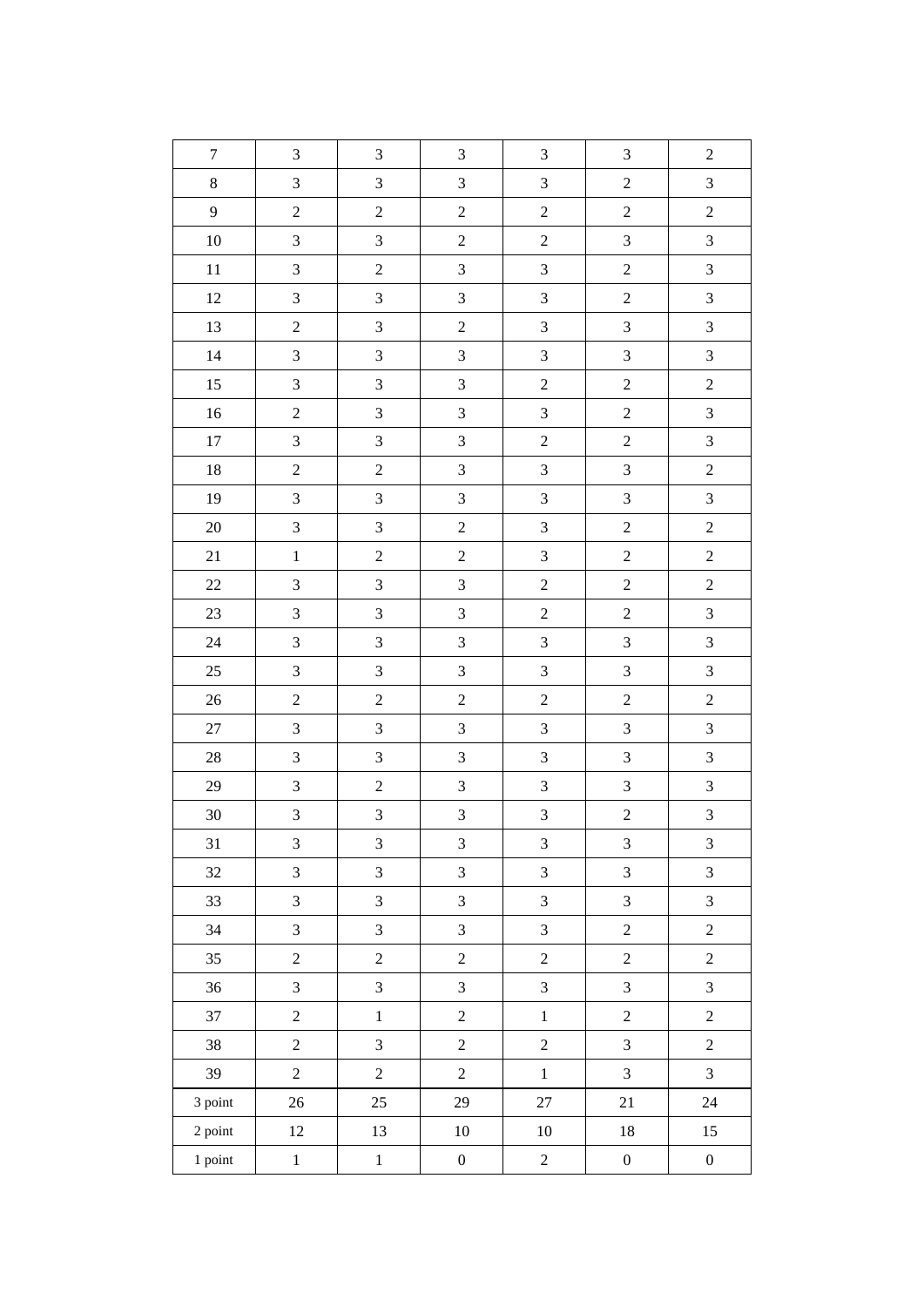| Assessment Learning Goal 5(L53): MGT 514 |                  |                   |                |                              |                |                |                |                |  |  |
|------------------------------------------|------------------|-------------------|----------------|------------------------------|----------------|----------------|----------------|----------------|--|--|
|                                          |                  | $\qquad \qquad -$ |                | Using course-embedded survey |                |                |                |                |  |  |
| <b>Student</b>                           |                  | $L$ 53 (Trait)    |                |                              |                |                |                |                |  |  |
| number                                   | $\mathbf{1}$     | $\boldsymbol{2}$  | $\mathbf{3}$   | $\overline{\mathbf{4}}$      | 5              | 6              | $\overline{7}$ | 8              |  |  |
| $\mathbf{1}$                             | $\boldsymbol{2}$ | $\overline{2}$    | $\overline{2}$ | 3                            | $\overline{2}$ | 3              | $\overline{2}$ | $\mathbf{1}$   |  |  |
| $\overline{2}$                           | $\mathfrak{Z}$   | $\overline{2}$    | $\overline{2}$ | $\overline{3}$               | $\overline{3}$ | $\overline{2}$ | $\overline{2}$ | $\overline{2}$ |  |  |
| 3                                        | $\mathbf{1}$     | $\overline{2}$    | $\overline{3}$ | $\mathbf{1}$                 | $\overline{2}$ | $\overline{3}$ | $\mathbf{1}$   | $\overline{2}$ |  |  |
| $\overline{4}$                           | $\mathfrak{Z}$   | $\overline{3}$    | $\overline{3}$ | $\overline{3}$               | $\overline{3}$ | $\overline{3}$ | $\overline{3}$ | $\overline{3}$ |  |  |
| 5                                        | $\overline{2}$   | $\overline{2}$    | $\overline{2}$ | $\sqrt{2}$                   | $\sqrt{2}$     | $\overline{2}$ | $\overline{2}$ | $\overline{2}$ |  |  |
| $\sqrt{6}$                               | $\mathfrak{Z}$   | $\overline{2}$    | $\overline{3}$ | $\overline{3}$               | $\overline{3}$ | $\overline{2}$ | $\overline{2}$ | $\overline{3}$ |  |  |
| $\tau$                                   | $\mathfrak{Z}$   | $\overline{3}$    | $\overline{3}$ | $\overline{3}$               | $\overline{3}$ | $\overline{3}$ | $\overline{3}$ | $\mathfrak{Z}$ |  |  |
| $\,8\,$                                  | $\mathfrak{Z}$   | $\overline{3}$    | $\overline{3}$ | $\overline{3}$               | $\mathbf{1}$   | $\mathbf{1}$   | $\overline{3}$ | $\mathfrak{Z}$ |  |  |
| 9                                        | $\mathfrak{Z}$   | $\overline{3}$    | $\overline{3}$ | $\overline{3}$               | $\overline{3}$ | $\overline{3}$ | $\overline{3}$ | $\overline{3}$ |  |  |
| 10                                       | $\sqrt{2}$       | 3                 | 3              | 3                            | $\overline{2}$ | $\overline{3}$ | $\overline{3}$ | $\overline{3}$ |  |  |
| 11                                       | $\mathfrak{Z}$   | $\overline{3}$    | $\overline{3}$ | $\overline{3}$               | $\overline{3}$ | $\overline{3}$ | $\overline{3}$ | $\sqrt{2}$     |  |  |
| 12                                       | $\mathfrak{Z}$   | 3                 | 3              | $\overline{2}$               | $\mathfrak{Z}$ | $\mathfrak{Z}$ | 3              | $\mathfrak{Z}$ |  |  |
| 13                                       | $\mathfrak{Z}$   | 3                 | $\mathfrak{Z}$ | 3                            | 3              | $\mathfrak{Z}$ | 3              | 3              |  |  |
| 14                                       | $\sqrt{2}$       | $\overline{2}$    | $\sqrt{2}$     | $\overline{2}$               | $\overline{2}$ | $\overline{2}$ | $\overline{2}$ | $\overline{2}$ |  |  |
| 15                                       | $\mathfrak{Z}$   | $\overline{3}$    | $\overline{3}$ | $\overline{3}$               | $\overline{3}$ | $\overline{3}$ | $\overline{3}$ | $\overline{3}$ |  |  |
| 16                                       | $\mathfrak{Z}$   | $\overline{3}$    | $\mathfrak{Z}$ | $\overline{3}$               | $\overline{3}$ | $\overline{3}$ | $\overline{3}$ | $\overline{3}$ |  |  |
| 17                                       | $\overline{2}$   | $\overline{2}$    | $\overline{3}$ | $\overline{3}$               | $\overline{3}$ | $\overline{3}$ | $\overline{2}$ | $\overline{2}$ |  |  |
| 18                                       | $\overline{2}$   | $\overline{2}$    | $\overline{2}$ | $\overline{2}$               | $\overline{2}$ | $\overline{3}$ | $\overline{3}$ | $\overline{3}$ |  |  |
| 19                                       | $\sqrt{2}$       | $\mathbf{1}$      | $\overline{2}$ | $\overline{2}$               | $\mathbf{1}$   | $\sqrt{2}$     | $\sqrt{2}$     | $\mathbf{1}$   |  |  |
| 20                                       | $\mathfrak 3$    | 3                 | 3              | 3                            | 3              | $\overline{2}$ | $\sqrt{2}$     | $\mathfrak{Z}$ |  |  |
| 21                                       | $\mathfrak{Z}$   | 3                 | $\mathfrak{Z}$ | $\mathfrak{Z}$               | $\mathfrak{Z}$ | $\mathfrak{Z}$ | $\mathfrak{Z}$ | $\mathfrak{Z}$ |  |  |
| 22                                       | $\overline{3}$   | $\overline{2}$    | $\overline{3}$ | $\overline{2}$               | $\overline{3}$ | $\overline{2}$ | $\mathfrak{Z}$ | $\overline{2}$ |  |  |
| 23                                       | $\overline{2}$   | $\overline{2}$    | $\mathfrak{Z}$ | $\mathfrak{Z}$               | $\mathfrak{Z}$ | $\mathfrak{Z}$ | $\mathfrak{Z}$ | $\overline{2}$ |  |  |
| 24                                       | $\overline{2}$   | $\overline{2}$    | $\mathfrak{Z}$ | $\overline{3}$               | $\overline{3}$ | $\overline{2}$ | $\mathfrak{Z}$ | $\mathfrak{Z}$ |  |  |
| 25                                       | 3                | 3                 | 3              | 3                            | 3              | $\mathfrak{Z}$ | $\mathfrak{Z}$ | $\mathfrak{Z}$ |  |  |
| 26                                       | $\overline{2}$   | $\mathfrak{Z}$    | $\mathfrak{Z}$ | $\overline{3}$               | $\overline{3}$ | $\mathfrak{Z}$ | $\mathfrak{Z}$ | $\mathfrak{Z}$ |  |  |
| 27                                       | $\mathfrak{Z}$   | $\mathfrak{Z}$    | $\mathfrak{Z}$ | 3                            | $\mathfrak{Z}$ | $\mathfrak{Z}$ | $\mathfrak{Z}$ | $\overline{2}$ |  |  |